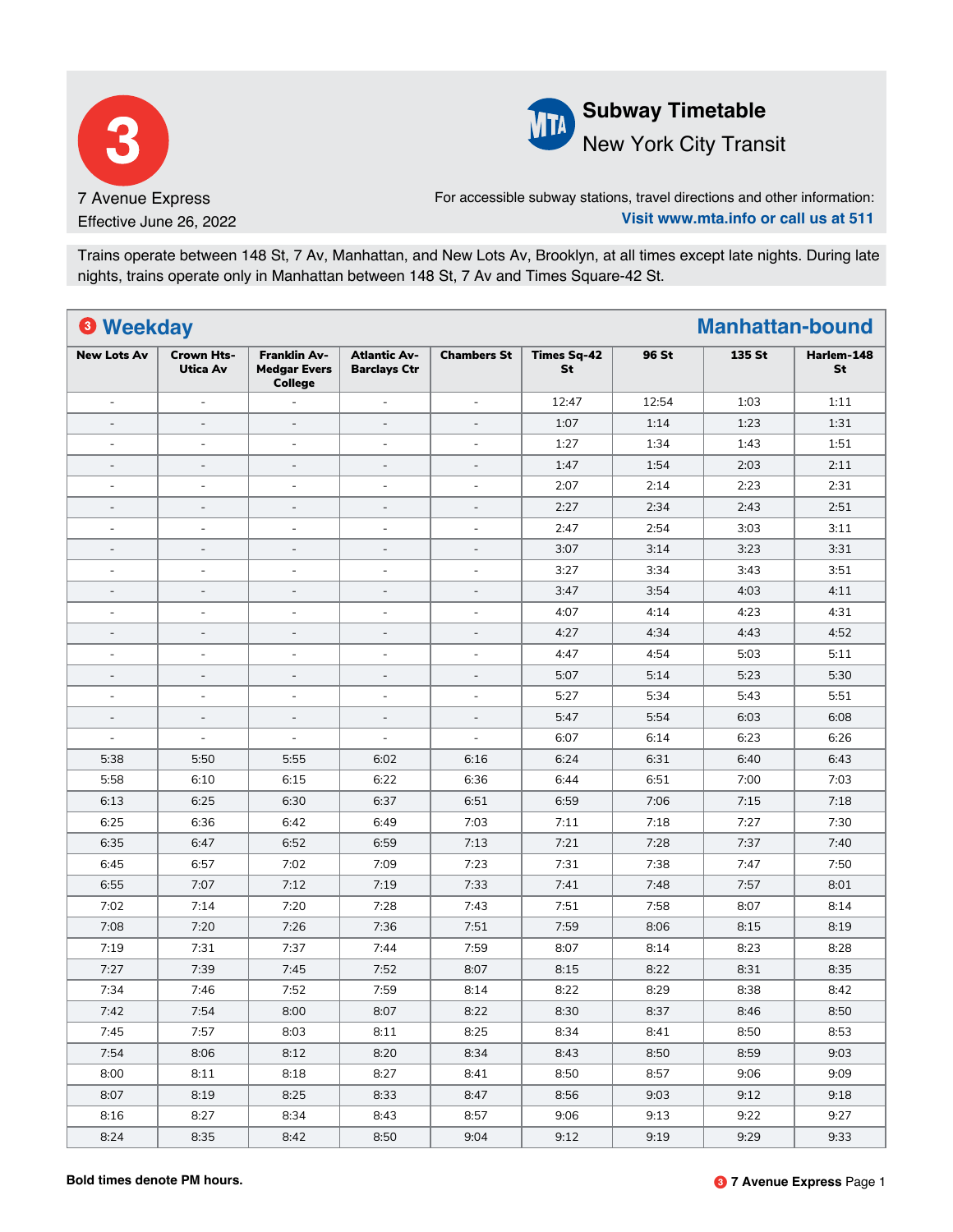| <b>New Lots Av</b> | Crown Hts-<br>Utica Av | <b>Franklin Av-</b><br><b>Medgar Evers</b><br><b>College</b> | <b>Atlantic Av-</b><br><b>Barclays Ctr</b> | <b>Chambers St</b> | Times Sq-42<br>St | 96 St | 135 St | Harlem-148<br>St |
|--------------------|------------------------|--------------------------------------------------------------|--------------------------------------------|--------------------|-------------------|-------|--------|------------------|
| 8:35               | 8:46                   | 8:53                                                         | 9:00                                       | 9:14               | 9:22              | 9:29  | 9:39   | 9:44             |
| 8:42               | 8:53                   | 9:00                                                         | 9:07                                       | 9:21               | 9:29              | 9:36  | 9:46   | 9:51             |
| 8:50               | 9:01                   | 9:08                                                         | 9:15                                       | 9:29               | 9:37              | 9:44  | 9:54   | 9:59             |
| 8:56               | 9:07                   | 9:14                                                         | 9:21                                       | 9:35               | 9:43              | 9:50  | 10:00  | 10:08            |
| 9:01               | 9:12                   | 9:18                                                         | 9:26                                       | 9:41               | 9:49              | 9:56  | 10:05  | 10:13            |
| 9:06               | 9:17                   | 9:24                                                         | 9:32                                       | 9:47               | 9:55              | 10:02 | 10:11  | 10:19            |
| 9:14               | 9:25                   | 9:31                                                         | 9:38                                       | 9:53               | 10:01             | 10:08 | 10:17  | 10:26            |
| 9:20               | 9:31                   | 9:37                                                         | 9:44                                       | 9:59               | 10:07             | 10:14 | 10:23  | 10:31            |
| 9:27               | 9:38                   | 9:44                                                         | 9:51                                       | 10:05              | 10:13             | 10:20 | 10:30  | 10:39            |
| 9:33               | 9:44                   | 9:50                                                         | 9:58                                       | 10:13              | 10:21             | 10:28 | 10:37  | 10:47            |
| 9:42               | 9:53                   | 9:59                                                         | 10:06                                      | 10:21              | 10:29             | 10:36 | 10:45  | 10:55            |
| 9:50               | 10:01                  | 10:07                                                        | 10:14                                      | 10:29              | 10:37             | 10:44 | 10:53  | 11:03            |
| 9:58               | 10:09                  | 10:15                                                        | 10:22                                      | 10:37              | 10:45             | 10:52 | 11:01  | 11:10            |
| 10:11              | 10:22                  | 10:28                                                        | 10:35                                      | 10:49              | 10:57             | 11:04 | 11:14  | 11:22            |
| 10:17              | 10:28                  | 10:34                                                        | 10:42                                      | 10:56              | 11:04             | 11:11 | 11:21  | 11:28            |
| 10:24              | 10:35                  | 10:41                                                        | 10:48                                      | 11:02              | 11:10             | 11:17 | 11:27  | 11:35            |
| 10:34              | 10:45                  | 10:51                                                        | 10:58                                      | 11:12              | 11:20             | 11:27 | 11:37  | 11:44            |
| 10:40              | 10:51                  | 10:57                                                        | 11:04                                      | 11:18              | 11:26             | 11:33 | 11:43  | 11:51            |
| 10:46              | 10:57                  | 11:03                                                        | 11:12                                      | 11:26              | 11:34             | 11:41 | 11:51  | 11:58            |
| 10:58              | 11:09                  | 11:15                                                        | 11:22                                      | 11:36              | 11:44             | 11:51 | 12:01  | 12:07            |
| 11:05              |                        | 11:22                                                        | 11:29                                      | 11:43              | 11:51             | 11:58 | 12:08  | 12:14            |
|                    | 11:16                  |                                                              |                                            |                    |                   |       |        |                  |
| 11:11              | 11:22                  | 11:28                                                        | 11:35                                      | 11:49              | 11:57             | 12:04 | 12:14  | 12:20            |
| 11:19              | 11:30                  | 11:36                                                        | 11:43                                      | 11:57              | 12:05             | 12:12 | 12:22  | 12:28            |
| 11:27              | 11:38                  | 11:44                                                        | 11:51                                      | 12:05              | 12:13             | 12:20 | 12:30  | 12:36            |
| 11:35              | 11:46                  | 11:52                                                        | 11:59                                      | 12:13              | 12:21             | 12:28 | 12:38  | 12:44            |
| 11:43              | 11:54                  | 12:00                                                        | 12:07                                      | 12:21              | 12:29             | 12:36 | 12:46  | 12:52            |
| 11:51              | 12:02                  | 12:08                                                        | 12:15                                      | 12:29              | 12:37             | 12:44 | 12:54  | 1:00             |
| 11:59              | 12:10                  | 12:16                                                        | 12:23                                      | 12:37              | 12:45             | 12:52 | 1:02   | 1:08             |
| 12:07              | 12:18                  | 12:24                                                        | 12:31                                      | 12:45              | 12:53             | 1:00  | 1:10   | 1:16             |
| 12:15              | 12:26                  | 12:32                                                        | 12:39                                      | 12:53              | 1:01              | 1:08  | 1:18   | 1:24             |
| 12:23              | 12:34                  | 12:40                                                        | 12:47                                      | 1:01               | 1:09              | 1:16  | 1:26   | 1:32             |
| 12:31              | 12:42                  | 12:48                                                        | 12:55                                      | 1:09               | 1:17              | 1:24  | 1:34   | 1:40             |
| 12:39              | 12:50                  | 12:56                                                        | 1:03                                       | 1:17               | 1:25              | 1:32  | 1:42   | 1:48             |
| 12:47              | 12:58                  | 1:04                                                         | 1:11                                       | 1:25               | 1:33              | 1:40  | 1:50   | 1:56             |
| 12:55              | 1:06                   | 1:12                                                         | 1:19                                       | 1:33               | 1:41              | 1:48  | 1:58   | 2:04             |
| 1:03               | 1:14                   | 1:20                                                         | 1:27                                       | 1:41               | 1:49              | 1:56  | 2:06   | 2:12             |
| 1:11               | 1:22                   | 1:28                                                         | 1:35                                       | 1:49               | 1:57              | 2:04  | 2:14   | 2:20             |
| 1:19               | 1:30                   | 1:36                                                         | 1:43                                       | 1:57               | 2:05              | 2:12  | 2:22   | 2:28             |
| 1:27               | 1:38                   | 1:44                                                         | 1:51                                       | 2:05               | 2:13              | 2:20  | 2:30   | 2:36             |
| 1:35               | 1:46                   | 1:52                                                         | 1:59                                       | 2:13               | 2:21              | 2:28  | 2:38   | 2:46             |
| 1:43               | 1:54                   | 2:00                                                         | 2:07                                       | 2:21               | 2:29              | 2:36  | 2:46   | 2:52             |
| 1:51               | 2:02                   | 2:08                                                         | 2:15                                       | 2:29               | 2:37              | 2:44  | 2:54   | 3:00             |
| 1:59               | 2:10                   | 2:16                                                         | 2:23                                       | 2:37               | 2:45              | 2:52  | 3:02   | 3:08             |
| 2:07               | 2:18                   | 2:24                                                         | 2:31                                       | 2:46               | 2:54              | 3:01  | 3:10   | 3:17             |
| 2:15               | 2:26                   | 2:32                                                         | 2:39                                       | 2:54               | 3:02              | 3:09  | 3:18   | 3:25             |
| 2:23               | 2:34                   | 2:40                                                         | 2:47                                       | 3:02               | 3:10              | 3:17  | 3:27   | 3:33             |
| 2:30               | 2:42                   | 2:47                                                         | 2:55                                       | 3:10               | 3:18              | 3:25  | 3:35   | 3:42             |
| 2:38               | 2:50                   | 2:55                                                         | 3:03                                       | 3:18               | 3:26              | 3:33  | 3:43   | 3:49             |
| 2:46               | 2:58                   | 3:03                                                         | 3:11                                       | 3:26               | 3:34              | 3:41  | 3:51   | 3:57             |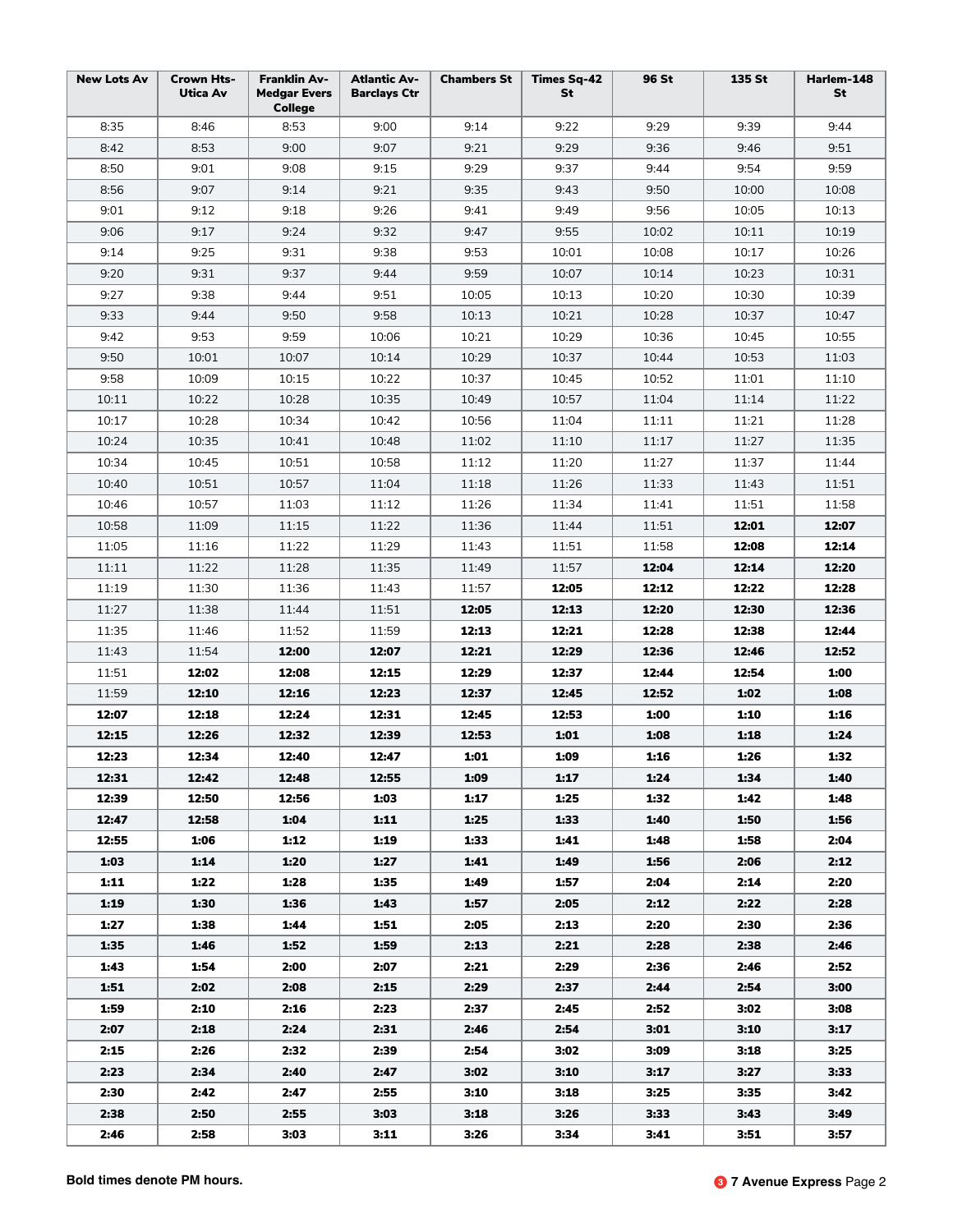| <b>New Lots Av</b> | <b>Crown Hts-</b><br>Utica Av | <b>Franklin Av-</b><br><b>Medgar Evers</b><br><b>College</b> | <b>Atlantic Av-</b><br><b>Barclays Ctr</b> | <b>Chambers St</b> | Times Sq-42<br>St | <b>96 St</b> | 135 St | Harlem-148<br>St |
|--------------------|-------------------------------|--------------------------------------------------------------|--------------------------------------------|--------------------|-------------------|--------------|--------|------------------|
| 2:54               | 3:05                          | 3:11                                                         | 3:19                                       | 3:34               | 3:42              | 3:49         | 3:59   | 4:05             |
| 3:02               | 3:13                          | 3:19                                                         | 3:27                                       | 3:42               | 3:51              | 3:58         | 4:07   | 4:13             |
| 3:09               | 3:20                          | 3:26                                                         | 3:33                                       | 3:48               | 3:57              | 4:04         | 4:13   | 4:20             |
| 3:15               | 3:26                          | 3:32                                                         | 3:39                                       | 3:54               | 4:03              | 4:10         | 4:19   | 4:24             |
| 3:23               | 3:34                          | 3:40                                                         | 3:47                                       | 4:02               | 4:11              | 4:18         | 4:27   | 4:31             |
| 3:29               | 3:41                          | 3:47                                                         | 3:55                                       | 4:10               | 4:19              | 4:26         | 4:35   | 4:39             |
| 3:38               | 3:50                          | 3:56                                                         | 4:03                                       | 4:18               | 4:27              | 4:34         | 4:44   | 4:47             |
| 3:46               | 3:58                          | 4:04                                                         | 4:11                                       | 4:26               | 4:35              | 4:42         | 4:52   | 4:56             |
| 3:54               | 4:06                          | 4:12                                                         | 4:19                                       | 4:34               | 4:43              | 4:50         | 5:00   | 5:03             |
| 4:02               | 4:14                          | 4:20                                                         | 4:27                                       | 4:42               | 4:51              | 4:58         | 5:08   | 5:12             |
| 4:09               | 4:21                          | 4:27                                                         | 4:35                                       | 4:50               | 4:59              | 5:06         | 5:16   | 5:21             |
| 4:18               | 4:30                          | 4:37                                                         | 4:44                                       | 4:59               | 5:07              | 5:14         | 5:24   | 5:28             |
| 4:23               | 4:35                          | 4:41                                                         | 4:48                                       | 5:03               | 5:12              | 5:19         | 5:29   | 5:33             |
| 4:28               | 4:40                          | 4:46                                                         | 4:53                                       | 5:09               | 5:18              | 5:25         | 5:35   | 5:38             |
| 4:34               | 4:45                          | 4:52                                                         | 4:59                                       | 5:15               | 5:24              | 5:31         | 5:41   | 5:45             |
| 4:39               | 4:51                          | 4:58                                                         | 5:05                                       | 5:21               | 5:30              | 5:37         | 5:47   | 5:51             |
| 4:46               | 4:57                          | 5:04                                                         | 5:11                                       | 5:27               | 5:36              | 5:43         | 5:53   | 5:56             |
| 4:50               | 5:01                          | 5:09                                                         | 5:16                                       | 5:31               | 5:40              | 5:47         | 5:57   | 6:01             |
| 4:53               | 5:05                          | 5:12                                                         | 5:19                                       | 5:35               | 5:44              | 5:51         | 6:01   | 6:05             |
| 4:59               | 5:11                          | 5:18                                                         | 5:26                                       | 5:41               | 5:50              | 5:57         | 6:07   | 6:12             |
| 5:07               | 5:18                          | 5:26                                                         | 5:33                                       | 5:48               | 5:57              | 6:04         | 6:14   | 6:19             |
| 5:12               | 5:24                          | 5:31                                                         | 5:39                                       | 5:55               | 6:04              | 6:11         | 6:21   | 6:24             |
| 5:17               | 5:29                          | 5:36                                                         | 5:44                                       | 5:59               | 6:08              | 6:15         | 6:25   | 6:29             |
| 5:23               | 5:34                          | 5:42                                                         | 5:49                                       | 6:05               | 6:14              | 6:21         | 6:31   | 6:34             |
| 5:29               | 5:41                          | 5:48                                                         | 5:55                                       | 6:10               | 6:19              | 6:26         | 6:36   | 6:41             |
| 5:36               | 5:47                          | 5:54                                                         | 6:01                                       | 6:16               | 6:25              | 6:32         | 6:42   | 6:47             |
| 5:42               | 5:53                          | 6:00                                                         | 6:07                                       | 6:22               | 6:31              | 6:38         | 6:48   | 6:52             |
| 5:48               | 5:59                          | 6:06                                                         | 6:13                                       | 6:28               | 6:37              | 6:44         | 6:54   | 6:59             |
| 5:54               | 6:05                          | 6:12                                                         | 6:19                                       | 6:34               | 6:43              | 6:50         | 7:00   | 7:05             |
| 6:03               | 6:14                          | 6:21                                                         | 6:28                                       | 6:43               | 6:51              | 6:58         | 7:08   | 7:13             |
| 6:13               | 6:24                          | 6:31                                                         | 6:38                                       | 6:52               | 7:01              | 7:08         | 7:17   | 7:22             |
| 6:20               | 6:31                          | 6:37                                                         | 6:44                                       | 6:58               | 7:07              | 7:14         | 7:23   | 7:29             |
| 6:29               | 6:40                          | 6:46                                                         | 6:53                                       | 7:08               | 7:16              | 7:23         | 7:33   | 7:37             |
| 6:37               | 6:48                          | 6:54                                                         | 7:01                                       | 7:16               | 7:24              | 7:31         | 7:41   | 7:44             |
| 6:45               | 6:56                          | 7:02                                                         | 7:09                                       | 7:24               | 7:32              | 7:39         | 7:49   | 7:52             |
| 6:52               | 7:03                          | 7:09                                                         | 7:16                                       | 7:30               | 7:39              | 7:46         | 7:55   | 7:58             |
| 7:00               | 7:11                          | 7:17                                                         | 7:24                                       | 7:38               | 7:47              | 7:54         | 8:03   | 8:06             |
| 7:07               | 7:18                          | 7:24                                                         | 7:31                                       | 7:45               | 7:54              | 8:01         | 8:10   | 8:13             |
| 7:18               | 7:29                          | 7:35                                                         | 7:42                                       | 7:56               | 8:05              | 8:12         | 8:21   | 8:25             |
| 7:23               | 7:34                          | 7:40                                                         | 7:47                                       | 8:01               | 8:10              | 8:17         | 8:26   | 8:29             |
| 7:34               | 7:45                          | 7:51                                                         | 7:58                                       | 8:12               | 8:21              | 8:28         | 8:37   | 8:41             |
| 7:40               | 7:51                          | 7:57                                                         | 8:04                                       | 8:19               | 8:27              | 8:34         | 8:44   | 8:47             |
| 7:49               | 8:00                          | 8:06                                                         | 8:14                                       | 8:28               | 8:37              | 8:44         | 8:53   | 8:56             |
| 8:00               | 8:11                          | 8:17                                                         | 8:24                                       | 8:38               | 8:47              | 8:54         | 9:03   | 9:06             |
| 8:05               | 8:16                          | 8:22                                                         | 8:29                                       | 8:44               | 8:52              | 8:59         | 9:08   | 9:11             |
| 8:13               | 8:24                          | 8:30                                                         | 8:37                                       | 8:52               | 9:00              | 9:07         | 9:16   | 9:19             |
| 8:23               | 8:34                          | 8:40                                                         | 8:47                                       | 9:01               | 9:09              | 9:16         | 9:25   | 9:28             |
| 8:30               | 8:41                          | 8:46                                                         | 8:53                                       | 9:08               | 9:16              | 9:23         | 9:32   | 9:35             |
| 8:39               | 8:50                          | 8:55                                                         | 9:02                                       | 9:17               | 9:25              | 9:32         | 9:41   | 9:44             |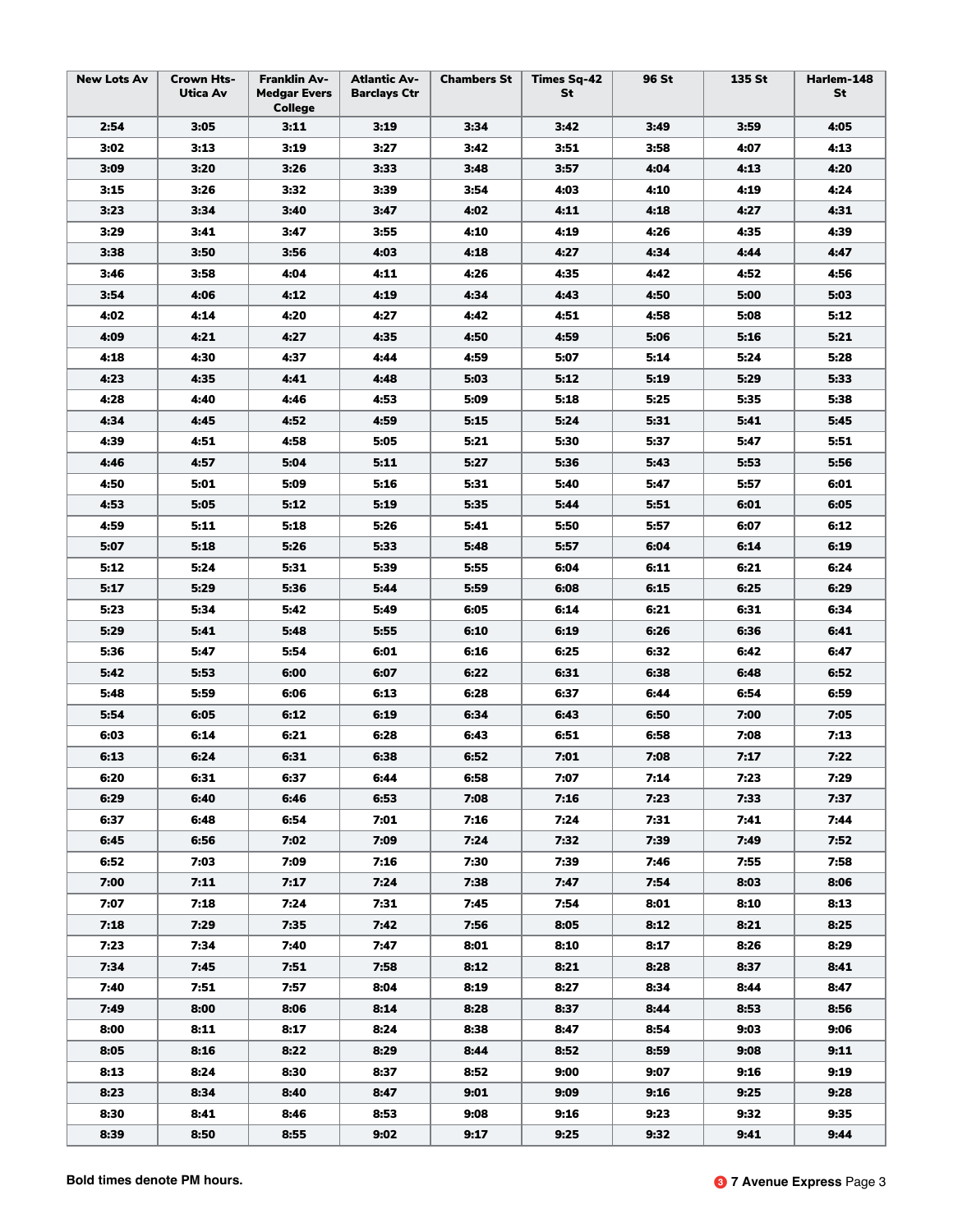| <b>New Lots Av</b>       | <b>Crown Hts-</b><br>Utica Av | <b>Franklin Av-</b><br><b>Medgar Evers</b><br><b>College</b> | <b>Atlantic Av-</b><br><b>Barclays Ctr</b> | <b>Chambers St</b>       | <b>Times Sa-42</b><br>St | 96 St | 135 St | Harlem-148<br>St |
|--------------------------|-------------------------------|--------------------------------------------------------------|--------------------------------------------|--------------------------|--------------------------|-------|--------|------------------|
| 8:45                     | 8:56                          | 9:02                                                         | 9:09                                       | 9:23                     | 9:31                     | 9:38  | 9:47   | 9:51             |
| 8:53                     | 9:04                          | 9:09                                                         | 9:16                                       | 9:31                     | 9:39                     | 9:46  | 9:55   | 9:58             |
| 9:03                     | 9:14                          | 9:19                                                         | 9:26                                       | 9:41                     | 9:49                     | 9:56  | 10:05  | 10:09            |
| 9:12                     | 9:23                          | 9:28                                                         | 9:35                                       | 9:50                     | 9:58                     | 10:05 | 10:14  | 10:18            |
| 9:19                     | 9:30                          | 9:36                                                         | 9:43                                       | 9:57                     | 10:05                    | 10:12 | 10:21  | 10:28            |
| 9:26                     | 9:37                          | 9:42                                                         | 9:49                                       | 10:04                    | 10:12                    | 10:19 | 10:28  | 10:32            |
| 9:36                     | 9:47                          | 9:52                                                         | 9:59                                       | 10:13                    | 10:21                    | 10:28 | 10:37  | 10:41            |
| 9:46                     | 9:57                          | 10:02                                                        | 10:09                                      | 10:23                    | 10:31                    | 10:38 | 10:47  | 10:51            |
| 9:56                     | 10:07                         | 10:12                                                        | 10:19                                      | 10:33                    | 10:41                    | 10:48 | 10:57  | 11:02            |
| $\sim$                   | $\overline{\phantom{a}}$      | $\sim$                                                       | $\overline{\phantom{a}}$                   | $\overline{\phantom{a}}$ | 10:48                    | 10:55 | 11:04  | 11:08            |
| 10:06                    | 10:17                         | 10:22                                                        | 10:29                                      | 10:43                    | 10:51                    | 10:58 | 11:07  | 11:14            |
| $\overline{\phantom{a}}$ | $\overline{\phantom{a}}$      | $\overline{\phantom{a}}$                                     | $\overline{\phantom{a}}$                   | $\equiv$                 | 10:58                    | 11:05 | 11:14  | 11:21            |
| 10:15                    | 10:26                         | 10:32                                                        | 10:39                                      | 10:53                    | 11:01                    | 11:08 | 11:17  | 11:26            |
| 10:25                    | 10:36                         | 10:42                                                        | 10:49                                      | 11:03                    | 11:11                    | 11:18 | 11:27  | 11:36            |
| $\sim$                   | $\blacksquare$                | $\sim$                                                       | $\blacksquare$                             | $\equiv$                 | 11:24                    | 11:31 | 11:40  | 11:49            |
| $\overline{\phantom{a}}$ | $\overline{\phantom{a}}$      | $\overline{\phantom{a}}$                                     | $\overline{\phantom{a}}$                   | $\overline{\phantom{a}}$ | 11:42                    | 11:49 | 11:58  | 12:07            |
| $\sim$                   | $\sim$                        | $\sim$                                                       | $\overline{\phantom{a}}$                   | $\overline{\phantom{a}}$ | 12:01                    | 12:08 | 12:17  | 12:26            |
|                          | $\overline{\phantom{a}}$      |                                                              | $\overline{\phantom{a}}$                   |                          | 12:23                    | 12:30 | 12:39  | 12:48            |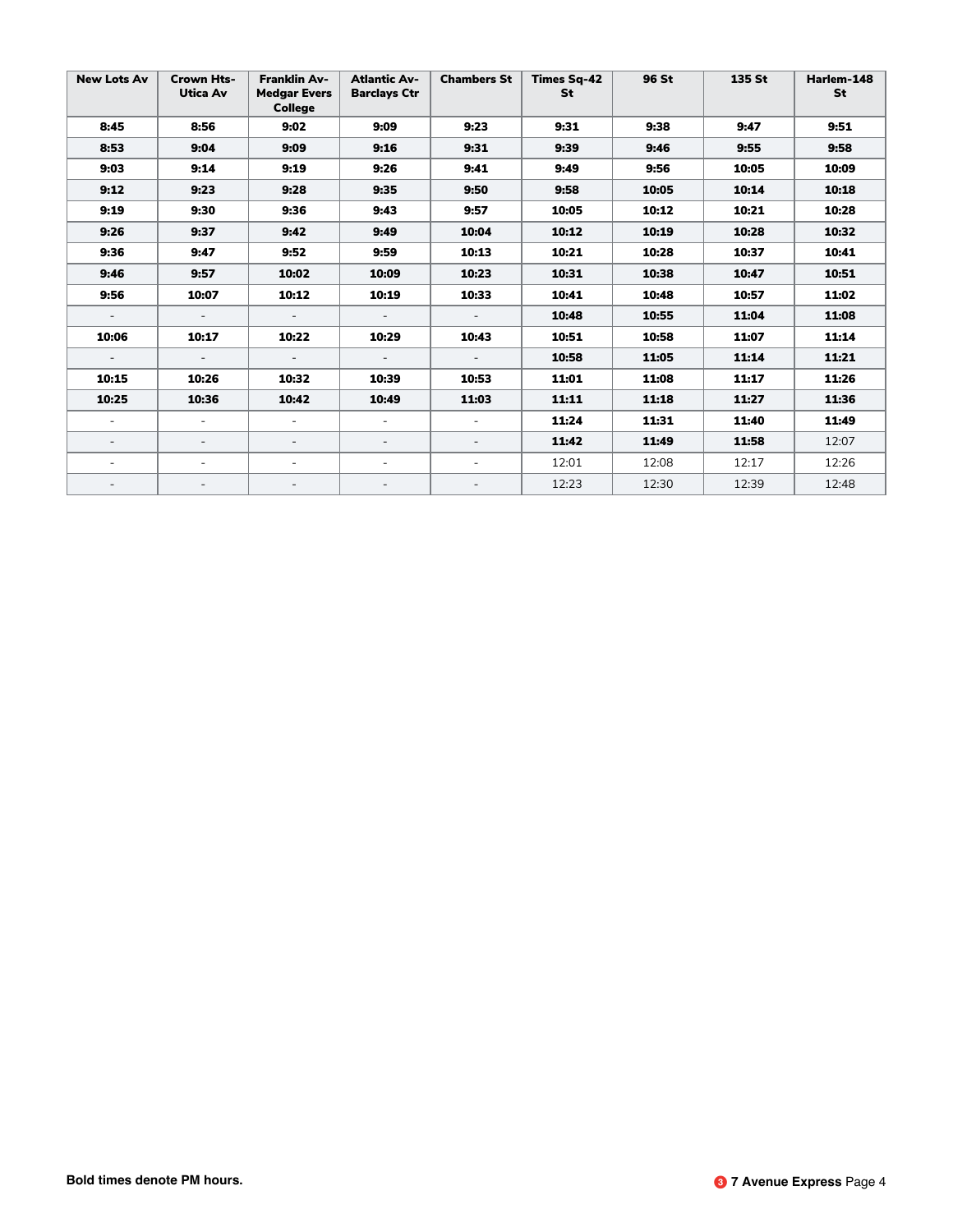| <b>8 Weekday</b> |        | 135 St |       |                          | <b>Chambers</b>          |                                            | <b>Franklin Av-</b>                      | <b>Brooklyn-bound</b>                | <b>New Lots Av</b>       |
|------------------|--------|--------|-------|--------------------------|--------------------------|--------------------------------------------|------------------------------------------|--------------------------------------|--------------------------|
| Harlem-148<br>St | 145 St |        | 96 St | <b>Times Sq-42</b><br>St | St                       | <b>Atlantic Av-</b><br><b>Barclays Ctr</b> | Medgar<br><b>Evers</b><br><b>College</b> | <b>Crown Hts-</b><br><b>Utica Av</b> |                          |
| 12:02            | 12:04  | 12:06  | 12:15 | 12:26                    | $\blacksquare$           | $\sim$                                     |                                          | $\blacksquare$                       | $\blacksquare$           |
| 12:22            | 12:24  | 12:26  | 12:35 | 12:46                    | $\overline{a}$           | $\overline{\phantom{a}}$                   | $\overline{\phantom{a}}$                 | $\overline{\phantom{a}}$             | $\overline{\phantom{a}}$ |
| 12:42            | 12:44  | 12:46  | 12:55 | 1:06                     | ÷,                       | $\blacksquare$                             | $\overline{a}$                           | $\overline{a}$                       | $\blacksquare$           |
| 1:02             | 1:04   | 1:06   | 1:15  | 1:26                     |                          | $\overline{\phantom{a}}$                   | $\blacksquare$                           | $\overline{\phantom{a}}$             | $\blacksquare$           |
| 1:22             | 1:24   | 1:26   | 1:35  | 1:46                     | $\blacksquare$           | $\overline{\phantom{a}}$                   | $\blacksquare$                           | $\blacksquare$                       | $\overline{\phantom{a}}$ |
| 1:42             | 1:44   | 1:46   | 1:55  | 2:06                     | $\overline{a}$           | $\overline{\phantom{a}}$                   | $\overline{\phantom{a}}$                 | $\blacksquare$                       | $\overline{\phantom{a}}$ |
| 2:02             | 2:04   | 2:06   | 2:15  | 2:26                     | ÷,                       | $\blacksquare$                             | $\blacksquare$                           | $\blacksquare$                       | $\sim$                   |
| 2:22             | 2:24   | 2:26   | 2:35  | 2:46                     |                          | ÷,                                         | $\overline{\phantom{a}}$                 | $\overline{\phantom{a}}$             | $\overline{\phantom{a}}$ |
| 2:42             | 2:44   | 2:46   | 2:55  | 3:06                     | $\blacksquare$           | $\sim$                                     | $\blacksquare$                           | $\blacksquare$                       | $\sim$                   |
| 3:02             | 3:04   | 3:06   | 3:15  | 3:26                     | $\overline{\phantom{a}}$ | $\overline{\phantom{a}}$                   | $\overline{\phantom{a}}$                 | $\overline{\phantom{a}}$             | $\overline{\phantom{a}}$ |
| 3:22             | 3:24   | 3:26   | 3:35  | 3:46                     | ÷,                       | $\blacksquare$                             | $\sim$                                   | $\overline{a}$                       | $\blacksquare$           |
| 3:42             | 3:44   | 3:46   | 3:55  | 4:06                     |                          | $\overline{\phantom{a}}$                   | $\blacksquare$                           | $\overline{\phantom{a}}$             | $\blacksquare$           |
| 4:02             | 4:04   | 4:06   | 4:15  | 4:26                     | $\blacksquare$           | $\blacksquare$                             | $\blacksquare$                           | $\blacksquare$                       | $\blacksquare$           |
| 4:22             | 4:24   | 4:26   | 4:35  | 4:46                     | $\overline{a}$           | $\overline{\phantom{a}}$                   | $\blacksquare$                           | $\overline{\phantom{a}}$             | $\overline{\phantom{a}}$ |
| 4:42             | 4:44   | 4:46   | 4:55  | 5:06                     | $\equiv$                 | $\blacksquare$                             |                                          | $\blacksquare$                       | $\blacksquare$           |
| 5:01             | 5:03   | 5:05   | 5:14  | 5:20                     | 5:29                     | 5:43                                       | 5:49                                     | 5:54                                 | 6:05                     |
| 5:13             | 5:15   | 5:17   | 5:25  | 5:32                     | $\overline{\phantom{a}}$ |                                            |                                          |                                      |                          |
| 5:17             | 5:19   | 5:21   | 5:30  | 5:36                     | 5:45                     | 5:59                                       | 6:05                                     | 6:10                                 | 6:21                     |
| 5:31             | 5:33   | 5:35   | 5:44  | 5:50                     | 5:59                     | 6:13                                       | 6:19                                     | 6:24                                 | 6:35                     |
| 5:35             | 5:37   | 5:39   | 5:48  | 5:54                     |                          |                                            |                                          |                                      |                          |
| 5:47             | 5:49   | 5:51   | 6:00  | 6:06                     | 6:15                     | 6:29                                       | 6:36                                     | 6:41                                 | 6:51                     |
| 5:59             | 6:01   | 6:03   | 6:11  | 6:18                     | 6:26                     | 6:41                                       | 6:47                                     | 6:52                                 | 7:03                     |
| 6:09             | 6:11   | 6:13   | 6:21  | 6:28                     | 6:36                     | 6:51                                       | 6:57                                     | 7:02                                 | 7:13                     |
| 6:19             | 6:21   | 6:23   | 6:31  | 6:38                     | 6:46                     | 7:01                                       | 7:07                                     | 7:13                                 | 7:23                     |
| 6:29             | 6:31   | 6:33   | 6:41  | 6:48                     | 6:56                     | 7:11                                       | 7:17                                     | 7:23                                 | 7:33                     |
| 6:41             | 6:43   | 6:45   | 6:54  | 7:00                     | 7:09                     |                                            | 7:30                                     |                                      | 7:46                     |
|                  |        |        |       |                          |                          | 7:23                                       |                                          | 7:35                                 |                          |
| 6:49             | 6:51   | 6:53   | 7:01  | 7:08                     | 7:16                     | 7:31                                       | 7:37                                     | 7:43                                 | 7:53                     |
| 6:55             | 6:57   | 6:59   | 7:07  | 7:14                     | 7:22                     | 7:37                                       | 7:43                                     | 7:50                                 | 8:00                     |
| 7:01             | 7:03   | 7:05   | 7:14  | 7:20                     | 7:29                     | 7:45                                       | 7:51                                     | 7:57                                 | 8:07                     |
| 7:10             | 7:12   | 7:14   | 7:23  | 7:29                     | 7:38                     | 7:52                                       | 7:59                                     | 8:06                                 | 8:16                     |
| 7:16             | 7:18   | 7:20   | 7:29  | 7:36                     | 7:44                     | 7:59                                       | 8:05                                     | 8:12                                 | 8:22                     |
| 7:22             | 7:24   | 7:26   | 7:35  | 7:42                     | 7:51                     | 8:05                                       | 8:12                                     | 8:18                                 | 8:28                     |
| 7:28             | 7:30   | 7:32   | 7:41  | 7:48                     | 7:57                     | 8:11                                       | 8:18                                     | 8:24                                 | 8:34                     |
| 7:34             | 7:36   | 7:38   | 7:47  | 7:54                     | 8:03                     | 8:17                                       | 8:24                                     | 8:30                                 | 8:41                     |
| 7:40             | 7:42   | 7:44   | 7:53  | 8:00                     | 8:09                     | 8:24                                       | 8:31                                     | 8:37                                 | 8:48                     |
| $\blacksquare$   | 7:48   | 7:50   | 7:59  | 8:07                     | 8:16                     | 8:30                                       | 8:37                                     | 8:43                                 | 8:54                     |
| 7:52             | 7:54   | 7:56   | 8:05  | 8:13                     | 8:22                     | 8:36                                       | 8:43                                     | 8:49                                 | 9:00                     |
| 7:59             | 8:01   | 8:03   | 8:12  | 8:20                     | 8:29                     | 8:43                                       | 8:50                                     | 8:56                                 | 9:07                     |
| 8:03             | 8:05   | 8:07   | 8:17  | 8:24                     | 8:33                     | 8:48                                       | 8:55                                     | 9:00                                 | 9:16                     |
| $\blacksquare$   | 8:10   | 8:12   | 8:21  | 8:29                     | 8:38                     | 8:52                                       | 8:59                                     | 9:06                                 | 9:19                     |
| 8:12             | 8:14   | 8:16   | 8:25  | 8:33                     | 8:42                     | 8:56                                       | 9:03                                     | 9:09                                 | 9:23                     |
| 8:16             | 8:18   | 8:20   | 8:30  | 8:38                     | 8:47                     | 9:01                                       | 9:08                                     | 9:15                                 | 9:29                     |
| 8:20             | 8:22   | 8:24   | 8:34  | 8:42                     | 8:51                     | 9:05                                       | 9:12                                     | 9:18                                 | 9:32                     |
| 8:26             | 8:28   | 8:30   | 8:39  | 8:47                     | 8:56                     | 9:11                                       | 9:18                                     | 9:25                                 | 9:39                     |
| 8:32             | 8:34   | 8:36   | 8:45  | 8:53                     | 9:02                     | 9:17                                       | 9:24                                     | 9:30                                 | 9:43                     |
| 8:38             | 8:40   | 8:42   | 8:51  | 8:59                     | 9:08                     | 9:23                                       | 9:30                                     | 9:36                                 | 9:49                     |
| 8:44             | 8:46   | 8:48   | 8:57  | 9:05                     | 9:14                     | 9:29                                       | 9:36                                     | 9:42                                 | 9:55                     |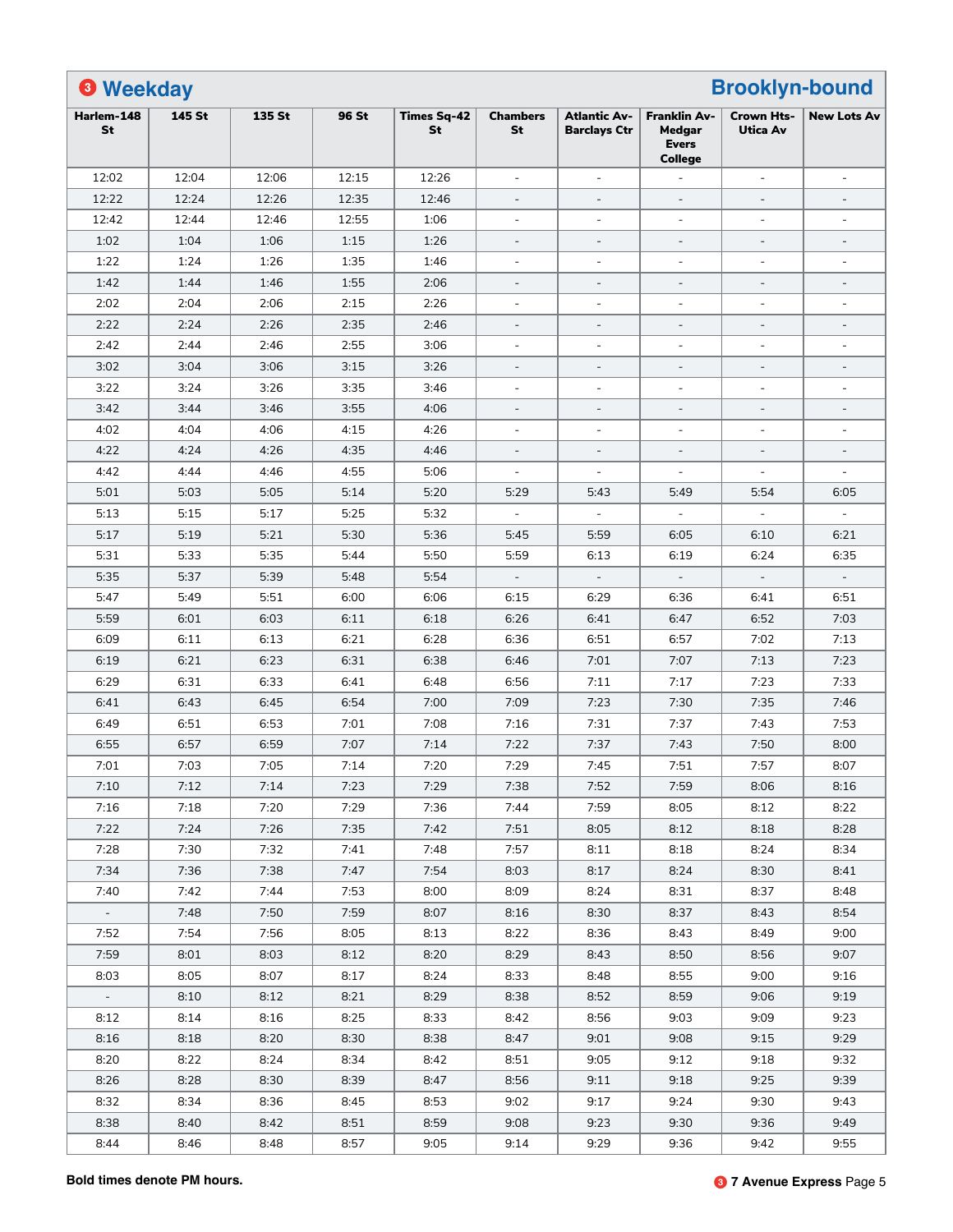| Harlem-148<br>St | 145 St | 135 St | <b>96 St</b> | <b>Times Sq-42</b><br>St | <b>Chambers</b><br><b>St</b> | <b>Atlantic Av-</b><br><b>Barclays Ctr</b> | <b>Franklin Av-</b><br>Medgar<br><b>Evers</b><br><b>College</b> | <b>Crown Hts-</b><br><b>Utica Av</b> | <b>New Lots Av</b> |
|------------------|--------|--------|--------------|--------------------------|------------------------------|--------------------------------------------|-----------------------------------------------------------------|--------------------------------------|--------------------|
| 8:50             | 8:52   | 8:54   | 9:03         | 9:11                     | 9:20                         | 9:35                                       | 9:42                                                            | 9:48                                 | 10:01              |
| 9:00             | 9:02   | 9:04   | 9:13         | 9:21                     | 9:30                         | 9:45                                       | 9:52                                                            | 9:58                                 | 10:11              |
| 9:07             | 9:09   | 9:11   | 9:20         | 9:28                     | 9:37                         | 9:52                                       | 9:59                                                            | 10:05                                | 10:19              |
| 9:14             | 9:16   | 9:18   | 9:27         | 9:35                     | 9:44                         | 9:58                                       | 10:05                                                           | 10:12                                | 10:26              |
| 9:20             | 9:22   | 9:24   | 9:33         | 9:41                     | 9:50                         | 10:04                                      | 10:11                                                           | 10:17                                | 10:31              |
| 9:26             | 9:28   | 9:30   | 9:39         | 9:47                     | 9:56                         | 10:11                                      | 10:18                                                           | 10:24                                | 10:37              |
| 9:34             | 9:36   | 9:38   | 9:47         | 9:55                     | 10:04                        | 10:18                                      | 10:25                                                           | 10:31                                | 10:45              |
| 9:42             | 9:44   | 9:46   | 9:55         | 10:03                    | 10:11                        | 10:26                                      | 10:33                                                           | 10:39                                | 10:52              |
| 9:50             | 9:52   | 9:54   | 10:03        | 10:10                    | 10:19                        | 10:33                                      | 10:40                                                           | 10:46                                | 11:00              |
| 9:59             | 10:01  | 10:03  | 10:12        | 10:19                    | 10:28                        | 10:42                                      | 10:49                                                           | 10:55                                | 11:09              |
| 10:05            | 10:07  | 10:09  | 10:18        | 10:25                    | 10:33                        | 10:48                                      | 10:55                                                           | 11:02                                | 11:15              |
| 10:13            | 10:15  | 10:17  | 10:26        | 10:33                    | 10:41                        | 10:56                                      | 11:03                                                           | 11:10                                | 11:23              |
| 10:21            | 10:23  | 10:25  | 10:34        | 10:41                    | 10:49                        | 11:04                                      | 11:11                                                           | 11:18                                | 11:32              |
| 10:29            | 10:31  | 10:33  | 10:42        | 10:49                    | 10:58                        | 11:12                                      | 11:19                                                           | 11:26                                | 11:39              |
| 10:37            | 10:39  | 10:41  | 10:50        | 10:57                    | 11:06                        | 11:20                                      | 11:27                                                           | 11:34                                | 11:47              |
| 10:45            | 10:47  | 10:49  | 10:58        | 11:05                    | 11:14                        | 11:28                                      | 11:35                                                           | 11:42                                | 11:55              |
| 10:53            | 10:55  | 10:57  | 11:06        | 11:13                    | 11:22                        | 11:36                                      | 11:43                                                           | 11:50                                | 12:03              |
| 11:01            | 11:03  | 11:05  | 11:14        | 11:21                    | 11:30                        | 11:44                                      | 11:51                                                           | 11:58                                | 12:11              |
| 11:08            | 11:10  | 11:13  | 11:22        | 11:29                    | 11:38                        | 11:52                                      | 11:59                                                           | 12:06                                | 12:19              |
| 11:17            | 11:19  | 11:21  | 11:30        | 11:37                    | 11:46                        | 12:00                                      | 12:07                                                           | 12:14                                | 12:27              |
| 11:25            | 11:27  | 11:29  | 11:38        | 11:45                    | 11:54                        | 12:08                                      | 12:15                                                           | 12:22                                | 12:35              |
| 11:33            | 11:35  | 11:37  | 11:46        | 11:53                    | 12:02                        | 12:16                                      | 12:23                                                           | 12:30                                | 12:43              |
| 11:41            | 11:43  | 11:45  | 11:54        | 12:01                    | 12:10                        | 12:24                                      | 12:31                                                           | 12:38                                | 12:51              |
| 11:49            | 11:51  | 11:53  | 12:02        | 12:09                    | 12:18                        | 12:32                                      | 12:39                                                           | 12:46                                | 12:59              |
| 11:57            | 11:59  | 12:01  | 12:10        | 12:17                    | 12:26                        | 12:40                                      | 12:47                                                           | 12:54                                | 1:07               |
| 12:05            | 12:07  | 12:09  | 12:18        | 12:25                    | 12:34                        | 12:48                                      | 12:55                                                           | 1:02                                 | 1:15               |
| 12:13            | 12:15  | 12:17  | 12:26        | 12:33                    | 12:42                        | 12:56                                      | 1:03                                                            | 1:10                                 | 1:23               |
| 12:21            | 12:23  | 12:25  | 12:34        | 12:41                    | 12:50                        | 1:04                                       | 1:11                                                            | 1:18                                 | 1:31               |
| 12:29            | 12:31  | 12:33  | 12:42        | 12:49                    | 12:58                        | 1:12                                       | 1:19                                                            | 1:26                                 | 1:39               |
| 12:37            | 12:39  | 12:41  | 12:50        | 12:57                    | 1:06                         | 1:20                                       | 1:27                                                            | 1:34                                 | 1:47               |
| 12:45            | 12:47  | 12:49  | 12:58        | 1:05                     | 1:14                         | 1:28                                       | 1:35                                                            | 1:42                                 | 1:55               |
| 12:53            | 12:55  | 12:57  | 1:06         | 1:13                     | 1:22                         | 1:36                                       | 1:43                                                            | 1:50                                 | 2:03               |
| 1:01             | 1:03   | 1:05   | 1:14         | 1:21                     | 1:30                         | 1:44                                       | 1:51                                                            | 1:58                                 | 2:11               |
| 1:09             | 1:11   | 1:13   | 1:22         | 1:29                     | 1:38                         | 1:52                                       | 1:59                                                            | 2:06                                 | 2:19               |
| 1:17             | 1:19   | 1:21   | 1:30         | 1:37                     | 1:46                         | 2:00                                       | 2:07                                                            | 2:14                                 | 2:27               |
| 1:25             | 1:27   | 1:29   | 1:38         | 1:45                     | 1:54                         | 2:08                                       | 2:15                                                            | 2:22                                 | 2:35               |
| 1:33             | 1:35   | 1:37   | 1:46         | 1:53                     | 2:02                         | 2:16                                       | 2:23                                                            | 2:30                                 | 2:43               |
| 1:41             | 1:43   | 1:45   | 1:54         | 2:01                     | 2:10                         | 2:24                                       | 2:31                                                            | 2:38                                 | 2:51               |
| 1:49             | 1:51   | 1:53   | 2:02         | 2:09                     | 2:18                         | 2:32                                       | 2:39                                                            | 2:46                                 | 2:59               |
| 1:57             | 1:59   | 2:01   | 2:10         | 2:17                     | 2:26                         | 2:40                                       | 2:47                                                            | 2:54                                 | 3:07               |
| 2:05             | 2:07   | 2:09   | 2:18         | 2:25                     | 2:34                         | 2:48                                       | 2:55                                                            | 3:02                                 | 3:15               |
| 2:13             | 2:15   | 2:17   | 2:26         | 2:33                     | 2:42                         | 2:56                                       | 3:03                                                            | 3:10                                 | 3:23               |
| 2:21             | 2:23   | 2:25   | 2:34         | 2:41                     | 2:50                         | 3:04                                       | 3:11                                                            | 3:18                                 | 3:31               |
| 2:29             | 2:31   | 2:33   | 2:42         | 2:49                     | 2:58                         | 3:13                                       | 3:20                                                            | 3:26                                 | 3:39               |
| 2:37             | 2:39   | 2:41   | 2:50         | 2:57                     | 3:06                         | 3:21                                       | 3:28                                                            | 3:34                                 | 3:45               |
| 2:44             | 2:46   | 2:49   | 2:58         | 3:06                     | 3:14                         | 3:29                                       | 3:36                                                            | 3:42                                 | 3:54               |
| 2:55             | 2:57   | 2:59   | 3:08         | 3:15                     | 3:24                         | 3:39                                       | 3:46                                                            | 3:52                                 | 4:03               |
| 3:04             | 3:06   | 3:08   | 3:17         | 3:24                     | 3:33                         | 3:48                                       | 3:55                                                            | 4:01                                 | 4:12               |
| 3:12             | 3:14   | 3:16   | 3:25         | 3:32                     | 3:41                         | 3:56                                       | 4:03                                                            | 4:09                                 | 4:20               |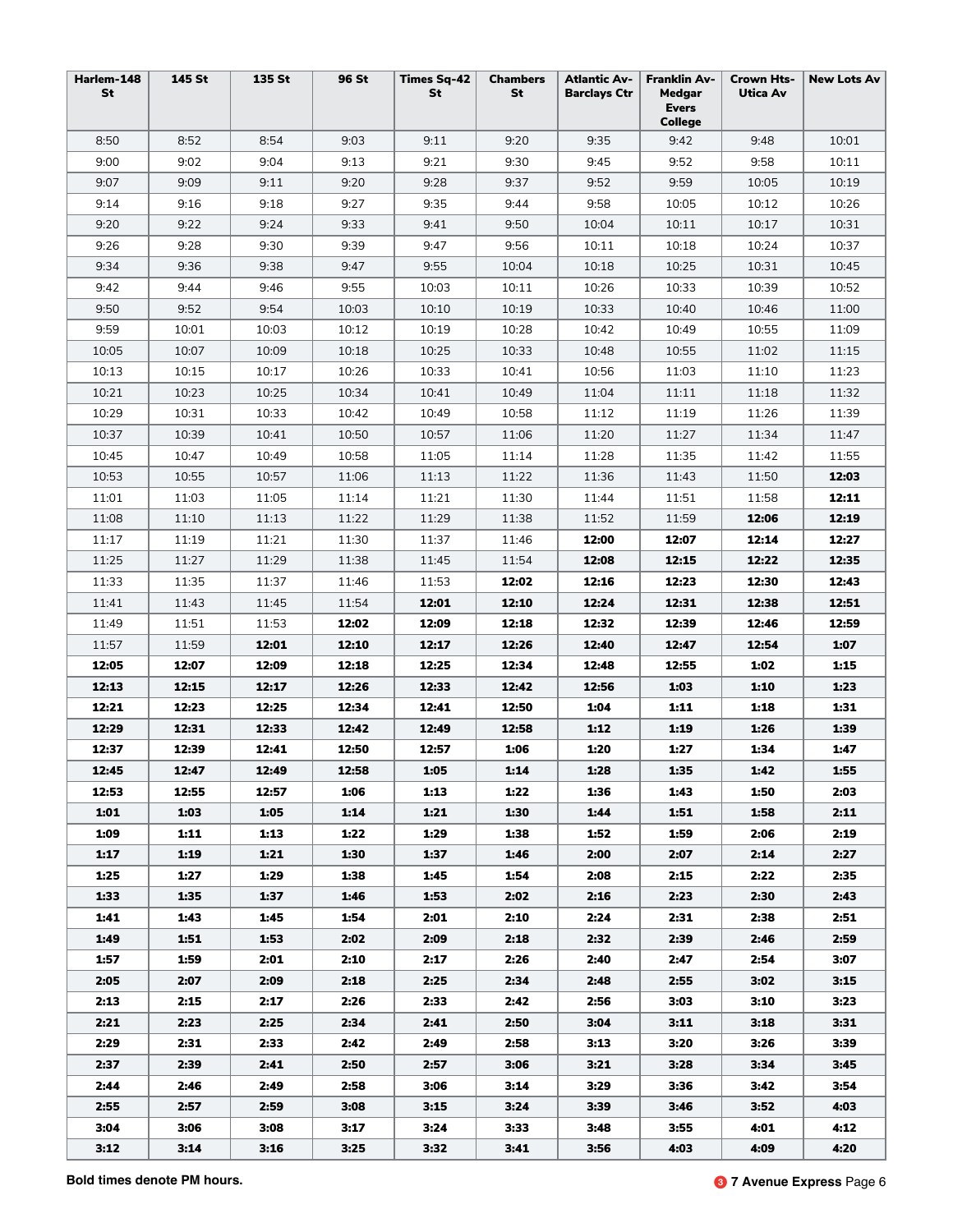| Harlem-148<br>St         | 145 St | 135 St | 96 St | <b>Times Sq-42</b><br>St | <b>Chambers</b><br>St | <b>Atlantic Av-</b><br><b>Barclays Ctr</b> | <b>Franklin Av-</b><br>Medgar<br><b>Evers</b><br>College | <b>Crown Hts-</b><br>Utica Av | <b>New Lots Av</b> |
|--------------------------|--------|--------|-------|--------------------------|-----------------------|--------------------------------------------|----------------------------------------------------------|-------------------------------|--------------------|
| 3:18                     | 3:20   | 3:22   | 3:31  | 3:38                     | 3:47                  | 4:02                                       | 4:09                                                     | 4:16                          | 4:28               |
| $\overline{\phantom{a}}$ | 3:24   | 3:26   | 3:35  | 3:42                     | 3:51                  | 4:06                                       | 4:13                                                     | 4:19                          | 4:33               |
| 3:30                     | 3:32   | 3:34   | 3:43  | 3:50                     | 3:59                  | 4:14                                       | 4:21                                                     | 4:28                          | 4:39               |
| 3:38                     | 3:40   | 3:42   | 3:51  | 3:58                     | 4:07                  | 4:22                                       | 4:29                                                     | 4:35                          | 4:46               |
| 3:46                     | 3:48   | 3:50   | 3:59  | 4:06                     | 4:15                  | 4:30                                       | 4:37                                                     | 4:44                          | 4:56               |
| 3:54                     | 3:56   | 3:58   | 4:07  | 4:14                     | 4:23                  | 4:38                                       | 4:45                                                     | 4:52                          | 5:03               |
| 4:02                     | 4:04   | 4:06   | 4:15  | 4:22                     | 4:31                  | 4:46                                       | 4:53                                                     | 4:59                          | 5:11               |
| 4:08                     | 4:10   | 4:12   | 4:21  | 4:28                     | 4:37                  | 4:52                                       | 4:59                                                     | 5:05                          | 5:16               |
| 4:15                     | 4:17   | 4:19   | 4:28  | 4:35                     | 4:44                  | 4:59                                       | 5:06                                                     | 5:12                          | 5:23               |
| 4:22                     | 4:24   | 4:26   | 4:35  | 4:42                     | 4:51                  | 5:06                                       | 5:13                                                     | 5:19                          | 5:30               |
| 4:29                     | 4:31   | 4:33   | 4:42  | 4:49                     | 4:58                  | 5:13                                       | 5:20                                                     | 5:26                          | 5:37               |
| 4:35                     | 4:37   | 4:39   | 4:48  | 4:56                     | 5:04                  | 5:19                                       | 5:26                                                     | 5:32                          | 5:44               |
| 4:42                     | 4:44   | 4:46   | 4:55  | 5:02                     | 5:11                  | 5:26                                       | 5:33                                                     | 5:39                          | 5:50               |
| 4:48                     | 4:50   | 4:52   | 5:01  | 5:08                     | 5:17                  | 5:32                                       | 5:39                                                     | 5:45                          | 5:57               |
| 4:56                     | 4:58   | 5:00   | 5:09  | 5:16                     | 5:25                  | 5:40                                       | 5:47                                                     | 5:54                          | 6:06               |
| 5:04                     | 5:06   | 5:08   | 5:17  | 5:24                     | 5:33                  | 5:48                                       | 5:55                                                     | 6:01                          | 6:13               |
| 5:12                     | 5:14   | 5:16   | 5:25  | 5:33                     | 5:42                  | 5:57                                       | 6:04                                                     | 6:10                          | 6:22               |
| 5:18                     | 5:20   | 5:22   | 5:31  | 5:38                     | 5:47                  | 6:02                                       | 6:10                                                     | 6:16                          | 6:27               |
| 5:28                     | 5:30   | 5:32   | 5:41  | 5:48                     | 5:57                  | 6:12                                       | 6:20                                                     | 6:26                          | 6:37               |
| 5:36                     | 5:38   | 5:40   | 5:49  | 5:56                     | 6:05                  | 6:20                                       | 6:28                                                     | 6:34                          | 6:45               |
| 5:43                     | 5:45   | 5:47   | 5:56  | 6:03                     | 6:12                  | 6:27                                       | 6:35                                                     | 6:41                          | 6:53               |
| 5:54                     | 5:56   | 5:58   | 6:07  | 6:15                     | 6:24                  | 6:39                                       | 6:46                                                     | 6:52                          | 7:04               |
| 6:02                     | 6:04   | 6:06   | 6:15  | 6:22                     | 6:31                  | 6:46                                       | 6:53                                                     | 6:59                          | 7:11               |
| 6:10                     | 6:12   | 6:14   | 6:23  | 6:30                     | 6:39                  | 6:54                                       | 7:01                                                     | 7:07                          | 7:19               |
| 6:17                     | 6:19   | 6:21   | 6:30  | 6:38                     | 6:47                  | 7:02                                       | 7:09                                                     | 7:15                          | 7:26               |
| 6:25                     | 6:27   | 6:29   | 6:38  | 6:45                     | 6:54                  | 7:09                                       | 7:16                                                     | 7:22                          | 7:33               |
| 6:31                     | 6:33   | 6:35   | 6:44  | 6:52                     | 7:00                  | 7:15                                       | 7:22                                                     | 7:28                          | 7:40               |
| 6:39                     | 6:41   | 6:43   | 6:52  | 6:59                     | 7:07                  | 7:22                                       | 7:29                                                     | 7:37                          | 7:48               |
| 6:50                     | 6:52   | 6:54   | 7:03  | 7:10                     | 7:18                  | 7:33                                       | 7:40                                                     | 7:46                          | 7:58               |
| 6:57                     | 6:59   | 7:01   | 7:10  | 7:17                     | 7:25                  | 7:40                                       | 7:47                                                     | 7:54                          | 8:05               |
| 7:03                     | 7:05   | 7:08   | 7:17  | 7:24                     | 7:33                  | 7:48                                       | 7:55                                                     | 8:01                          | 8:12               |
| 7:11                     | 7:13   | 7:16   | 7:25  | 7:32                     | 7:41                  | 7:56                                       | 8:03                                                     | 8:09                          | 8:20               |
| 7:20                     | 7:22   | 7:24   | 7:33  | 7:40                     | 7:49                  | 8:04                                       | 8:11                                                     | 8:17                          | 8:28               |
| 7:27                     | 7:29   | 7:32   | 7:41  | 7:48                     | 7:56                  | 8:11                                       | 8:18                                                     | 8:24                          | 8:36               |
| 7:35                     | 7:37   | 7:39   | 7:47  | 7:54                     | 8:03                  | 8:18                                       | 8:25                                                     | 8:31                          | 8:42               |
| 7:42                     | 7:44   | 7:46   | 7:55  | 8:02                     | 8:10                  | 8:25                                       | 8:32                                                     | 8:38                          | 8:49               |
| 7:49                     | 7:51   | 7:53   | 8:02  | 8:09                     | 8:17                  | 8:32                                       | 8:38                                                     | 8:44                          | 8:56               |
| 7:56                     | 7:58   | 8:00   | 8:09  | 8:16                     | 8:24                  | 8:39                                       | 8:45                                                     | 8:51                          | 9:05               |
| 8:07                     | 8:09   | 8:11   | 8:20  | 8:27                     | 8:35                  | 8:50                                       | 8:56                                                     | 9:02                          | 9:14               |
| 8:15                     | 8:17   | 8:19   | 8:27  | 8:34                     | 8:43                  | 8:57                                       | 9:04                                                     | 9:09                          | 9:21               |
| 8:23                     | 8:25   | 8:27   | 8:35  | 8:42                     | 8:51                  | 9:05                                       | 9:12                                                     | 9:17                          | 9:29               |
| 8:31                     | 8:33   | 8:35   | 8:43  | 8:50                     | 8:59                  | 9:13                                       | 9:20                                                     | 9:25                          | 9:38               |
| 8:40                     | 8:42   | 8:44   | 8:52  | 8:59                     | 9:08                  | 9:22                                       | 9:29                                                     | 9:34                          | 9:48               |
| 8:50                     | 8:52   | 8:54   | 9:02  | 9:09                     | 9:18                  | 9:32                                       | 9:39                                                     | 9:44                          | 9:58               |
| 9:00                     | 9:02   | 9:04   | 9:12  | 9:19                     | 9:28                  | 9:42                                       | 9:49                                                     | 9:54                          | 10:08              |
| 9:12                     | 9:14   | 9:16   | 9:24  | 9:31                     | 9:40                  | 9:54                                       | 10:01                                                    | 10:06                         | 10:19              |
| 9:24                     | 9:26   | 9:28   | 9:36  | 9:43                     | 9:52                  | 10:06                                      | 10:13                                                    | 10:18                         | 10:31              |
| 9:36                     | 9:38   | 9:40   | 9:48  | 9:55                     | 10:04                 | 10:18                                      | 10:24                                                    | 10:30                         | 10:41              |
| 9:48                     | 9:50   | 9:52   | 10:00 | 10:07                    | 10:16                 | 10:30                                      | 10:36                                                    | 10:42                         | 10:53              |

**Bold times denote PM hours.** 3. **3 7 Avenue Express** Page 7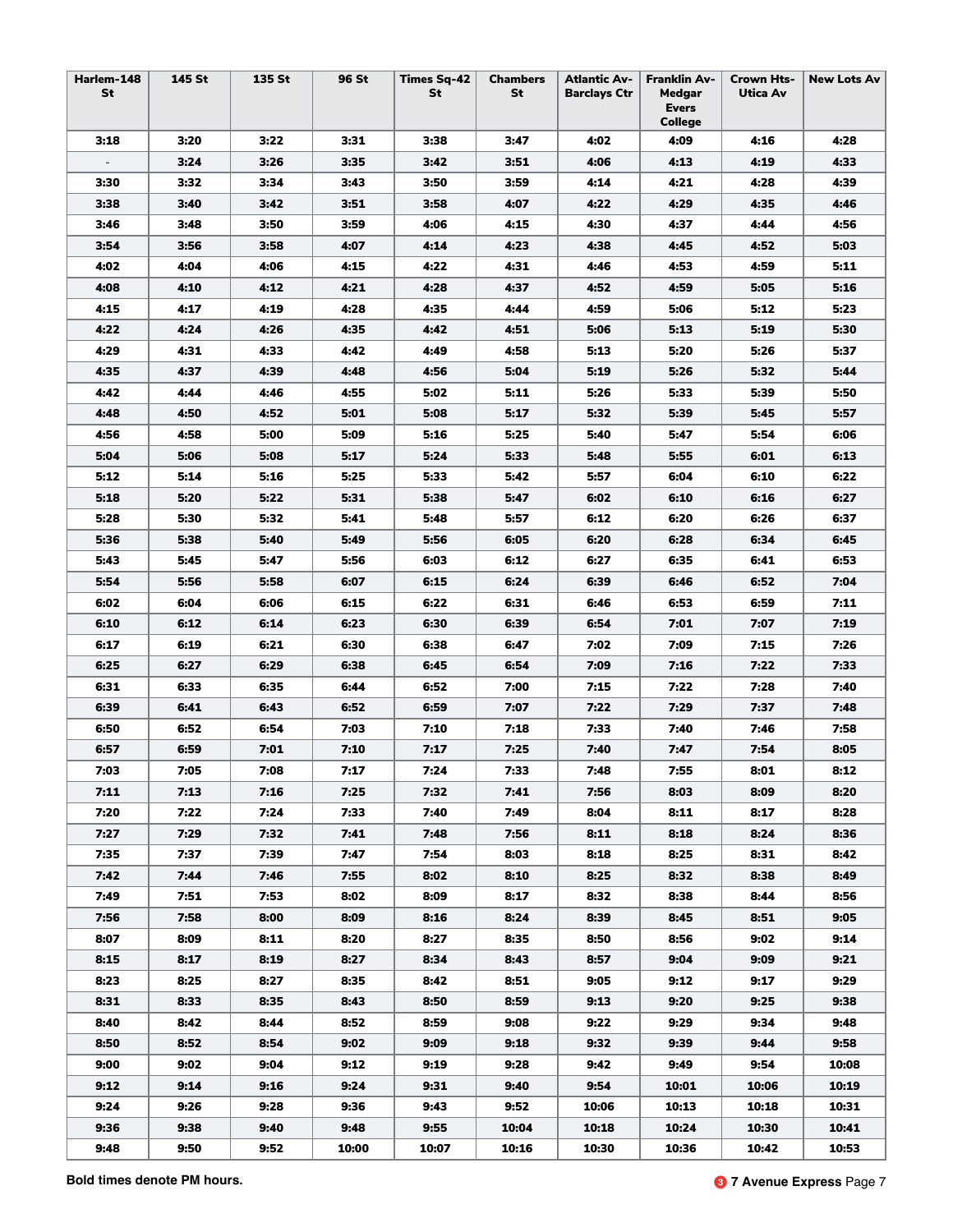| Harlem-148<br>St | 145 St | 135 St | 96 St | Times Sa-42<br>St | <b>Chambers</b><br>St    | <b>Atlantic Av-</b><br><b>Barclays Ctr</b> | <b>Franklin Av-</b><br>Medgar<br><b>Evers</b><br><b>College</b> | <b>Crown Hts-</b><br>Utica Av | <b>New Lots Av</b>       |
|------------------|--------|--------|-------|-------------------|--------------------------|--------------------------------------------|-----------------------------------------------------------------|-------------------------------|--------------------------|
| 10:03            | 10:05  | 10:07  | 10:15 | 10:22             | 10:31                    | 10:45                                      | 10:51                                                           | 10:57                         | 11:08                    |
| 10:14            | 10:16  | 10:18  | 10:27 | 10:34             | $\overline{\phantom{0}}$ | $\overline{\phantom{a}}$                   |                                                                 | $\overline{\phantom{a}}$      |                          |
| 10:27            | 10:29  | 10:31  | 10:40 | 10:46             | $\overline{\phantom{a}}$ | $\overline{\phantom{a}}$                   | $\overline{a}$                                                  | $\overline{\phantom{a}}$      | $\overline{\phantom{a}}$ |
| 10:45            | 10:47  | 10:49  | 10:58 | 11:04             | $\sim$                   | $\overline{\phantom{0}}$                   | -                                                               | $\overline{\phantom{0}}$      |                          |
| 11:02            | 11:04  | 11:06  | 11:15 | 11:21             | $\overline{\phantom{a}}$ | $\overline{\phantom{0}}$                   | $\overline{\phantom{0}}$                                        | $\overline{\phantom{a}}$      | $\overline{\phantom{0}}$ |
| 11:22            | 11:24  | 11:26  | 11:35 | 11:46             | $\overline{\phantom{0}}$ | $\overline{\phantom{0}}$                   | $\overline{\phantom{0}}$                                        | $\overline{\phantom{0}}$      |                          |
| 11:46            | 11:48  | 11:50  | 11:59 | 12:10             | $\overline{\phantom{a}}$ | $\overline{\phantom{a}}$                   | $\overline{\phantom{0}}$                                        | $\overline{\phantom{a}}$      | $\overline{\phantom{0}}$ |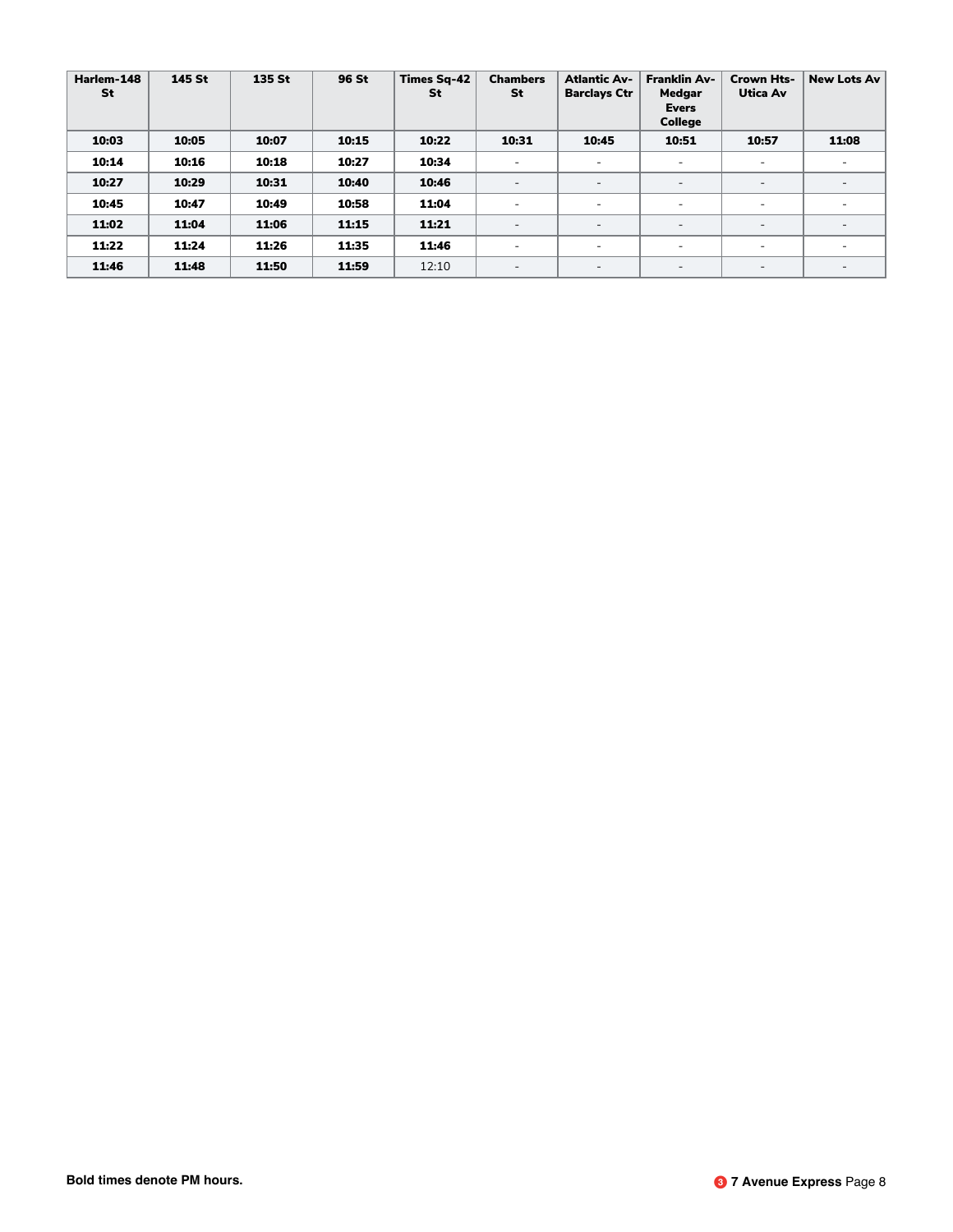| <b>8 Saturday</b>  |                               |                                                              |                                            |                    |                          |       | <b>Manhattan-bound</b> |                  |
|--------------------|-------------------------------|--------------------------------------------------------------|--------------------------------------------|--------------------|--------------------------|-------|------------------------|------------------|
| <b>New Lots Av</b> | Crown Hts-<br><b>Utica Av</b> | <b>Franklin Av-</b><br><b>Medgar Evers</b><br><b>College</b> | <b>Atlantic Av-</b><br><b>Barclays Ctr</b> | <b>Chambers St</b> | <b>Times Sq-42</b><br>St | 96 St | 135 St                 | Harlem-148<br>St |
|                    | $\bar{a}$                     |                                                              | $\bar{a}$                                  | $\overline{a}$     | 12:47                    | 12:53 | 1:01                   | 1:09             |
|                    | $\blacksquare$                |                                                              |                                            |                    | 1:07                     | 1:13  | 1:21                   | 1:29             |
| $\blacksquare$     | $\overline{\phantom{a}}$      | $\blacksquare$                                               | $\blacksquare$                             | $\blacksquare$     | 1:27                     | 1:33  | 1:41                   | 1:49             |
| $\qquad \qquad -$  | $\overline{\phantom{a}}$      | $\blacksquare$                                               | $\overline{\phantom{a}}$                   | $\blacksquare$     | 1:47                     | 1:53  | 2:01                   | 2:09             |
| $\equiv$           | $\blacksquare$                | $\blacksquare$                                               | $\blacksquare$                             | ÷                  | 2:07                     | 2:13  | 2:21                   | 2:29             |
|                    | $\overline{\phantom{a}}$      |                                                              |                                            |                    | 2:27                     | 2:33  | 2:41                   | 2:49             |
| $\equiv$           | $\sim$                        | $\blacksquare$                                               | $\blacksquare$                             | $\blacksquare$     | 2:47                     | 2:53  | 3:01                   | 3:09             |
| $\qquad \qquad -$  | $\blacksquare$                | $\overline{\phantom{a}}$                                     | $\equiv$                                   | $\equiv$           | 3:07                     | 3:13  | 3:21                   | 3:29             |
|                    | $\blacksquare$                | ÷                                                            | ÷                                          | ÷                  | 3:27                     | 3:33  | 3:41                   | 3:49             |
| $\qquad \qquad -$  | $\overline{\phantom{a}}$      | $\overline{\phantom{a}}$                                     |                                            | $\equiv$           | 3:47                     | 3:53  | 4:01                   | 4:09             |
| $\blacksquare$     | $\sim$                        | $\blacksquare$                                               | $\bar{a}$                                  | $\bar{a}$          | 4:07                     | 4:13  | 4:21                   | 4:29             |
| $\qquad \qquad -$  | $\blacksquare$                | $\equiv$                                                     | $\equiv$                                   | $\equiv$           | 4:27                     | 4:33  | 4:41                   | 4:49             |
| ٠                  | $\blacksquare$                | ÷                                                            | ÷                                          | ÷                  | 4:47                     | 4:53  | 5:01                   | 5:09             |
|                    | $\overline{\phantom{a}}$      |                                                              |                                            |                    | 5:07                     | 5:13  | 5:21                   | 5:28             |
| ٠                  | $\sim$                        | $\blacksquare$                                               | $\blacksquare$                             | $\blacksquare$     | 5:27                     | 5:33  | 5:41                   | 5:47             |
| $\qquad \qquad -$  | $\blacksquare$                | $\overline{\phantom{a}}$                                     | $\equiv$                                   | $\equiv$           | 5:47                     | 5:53  | 6:01                   | 6:06             |
| ٠                  | $\sim$                        | ÷                                                            | $\bar{a}$                                  | ÷                  | 6:07                     | 6:13  | 6:21                   | 6:25             |
|                    |                               |                                                              |                                            |                    | 6:27                     | 6:33  | 6:41                   | 6:45             |
| 6:05               | 6:16                          | 6:21                                                         | 6:27                                       | 6:40               | 6:48                     | 6:54  | 7:02                   | 7:06             |
| 6:20               | 6:31                          | 6:36                                                         | 6:43                                       | 6:56               | 7:03                     | 7:10  | 7:18                   | 7:22             |
| 6:32               | 6:43                          | 6:48                                                         | 6:55                                       | 7:08               | 7:15                     | 7:22  | 7:30                   | 7:34             |
| 6:44               | 6:55                          | 7:00                                                         | 7:07                                       | 7:20               | 7:27                     | 7:34  | 7:43                   | 7:47             |
| 6:56               | 7:07                          | 7:12                                                         | 7:19                                       | 7:32               | 7:39                     | 7:46  | 7:54                   | 7:58             |
| 7:07               | 7:18                          | 7:24                                                         | 7:30                                       | 7:43               | 7:51                     | 7:58  | 8:06                   | 8:10             |
| 7:18               | 7:29                          | 7:35                                                         | 7:41                                       | 7:55               | 8:03                     | 8:10  | 8:18                   | 8:22             |
| 7:30               | 7:41                          | 7:47                                                         | 7:53                                       | 8:07               | 8:15                     | 8:22  | 8:30                   | 8:34             |
| 7:42               | 7:53                          | 7:59                                                         | 8:05                                       | 8:19               | 8:27                     | 8:34  | 8:42                   | 8:46             |
|                    |                               |                                                              |                                            |                    |                          |       |                        |                  |
| 7:54               | 8:05                          | 8:11                                                         | 8:17                                       | 8:31               | 8:39                     | 8:46  | 8:54                   | 8:58             |
| 8:06               | 8:17                          | 8:23                                                         | 8:29                                       | 8:43               | 8:51                     | 8:58  | 9:06                   | 9:10             |
| 8:18               | 8:29                          | 8:35                                                         | 8:41                                       | 8:55               | 9:03                     | 9:10  | 9:18                   | 9:22             |
| 8:30               | 8:41                          | 8:47                                                         | 8:53                                       | 9:07               | 9:15                     | 9:22  | 9:30                   | 9:34             |
| 8:42               | 8:53                          | 8:59                                                         | 9:05                                       | 9:19               | 9:27                     | 9:34  | 9:42                   | 9:46             |
| 8:54               | 9:05                          | 9:11                                                         | 9:17                                       | 9:31               | 9:39                     | 9:46  | 9:54                   | 9:58             |
| 9:06               | 9:17                          | 9:23                                                         | 9:29                                       | 9:43               | 9:51                     | 9:58  | 10:06                  | 10:10            |
| 9:18               | 9:29                          | 9:35                                                         | 9:41                                       | 9:55               | 10:03                    | 10:10 | 10:18                  | 10:22            |
| 9:30               | 9:41                          | 9:47                                                         | 9:53                                       | 10:07              | 10:15                    | 10:22 | 10:30                  | 10:34            |
| 9:42               | 9:53                          | 9:59                                                         | 10:05                                      | 10:19              | 10:27                    | 10:34 | 10:42                  | 10:46            |
| 9:54               | 10:05                         | 10:11                                                        | 10:17                                      | 10:31              | 10:39                    | 10:46 | 10:54                  | 10:58            |
| 10:06              | 10:17                         | 10:23                                                        | 10:29                                      | 10:43              | 10:51                    | 10:58 | 11:06                  | 11:10            |
| 10:18              | 10:29                         | 10:35                                                        | 10:41                                      | 10:55              | 11:03                    | 11:10 | 11:18                  | 11:22            |
| 10:30              | 10:41                         | 10:47                                                        | 10:53                                      | 11:07              | 11:15                    | 11:22 | 11:30                  | 11:34            |
| 10:42              | 10:53                         | 10:59                                                        | 11:05                                      | 11:19              | 11:27                    | 11:34 | 11:42                  | 11:46            |
| 10:54              | 11:05                         | 11:11                                                        | 11:17                                      | 11:31              | 11:39                    | 11:46 | 11:54                  | 11:58            |
| 11:06              | 11:17                         | 11:23                                                        | 11:29                                      | 11:43              | 11:51                    | 11:58 | 12:06                  | 12:10            |
| 11:18              | 11:29                         | 11:35                                                        | 11:41                                      | 11:55              | 12:03                    | 12:10 | 12:18                  | 12:22            |
| 11:30              | 11:41                         | 11:47                                                        | 11:53                                      | 12:07              | 12:15                    | 12:22 | 12:30                  | 12:34            |
| 11:42              | 11:53                         | 11:59                                                        | 12:05                                      | 12:19              | 12:27                    | 12:34 | 12:42                  | 12:46            |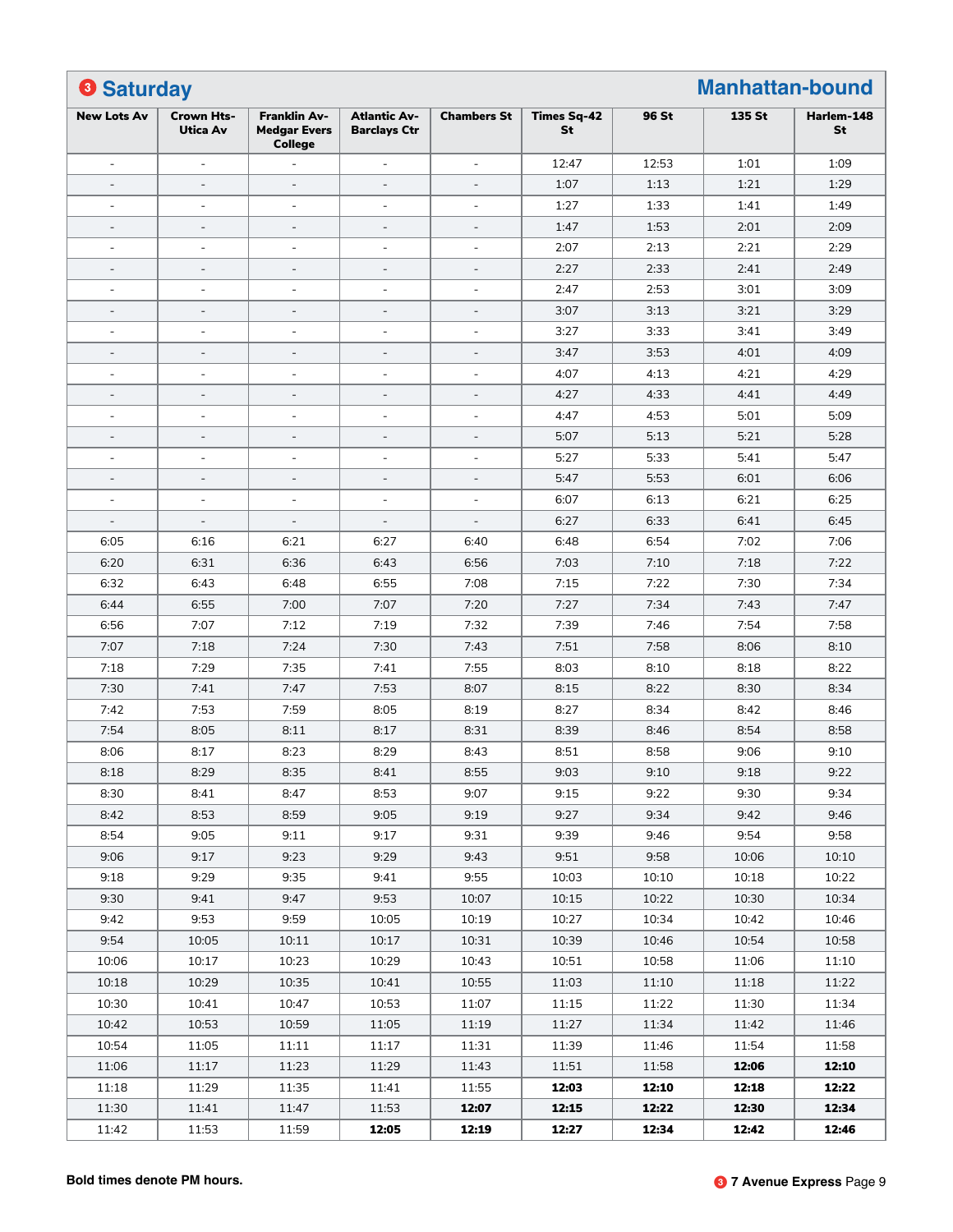| <b>New Lots Av</b> | <b>Crown Hts-</b><br>Utica Av | <b>Franklin Av-</b><br><b>Medgar Evers</b><br><b>College</b> | <b>Atlantic Av-</b><br><b>Barclays Ctr</b> | <b>Chambers St</b> | <b>Times Sq-42</b><br>St | <b>96 St</b> | 135 St | Harlem-148<br>St |
|--------------------|-------------------------------|--------------------------------------------------------------|--------------------------------------------|--------------------|--------------------------|--------------|--------|------------------|
| 11:54              | 12:05                         | 12:11                                                        | 12:17                                      | 12:31              | 12:39                    | 12:46        | 12:54  | 12:58            |
| 12:06              | 12:17                         | 12:23                                                        | 12:29                                      | 12:43              | 12:51                    | 12:58        | 1:06   | 1:10             |
| 12:18              | 12:29                         | 12:35                                                        | 12:41                                      | 12:55              | 1:03                     | 1:10         | 1:18   | 1:22             |
| 12:30              | 12:41                         | 12:47                                                        | 12:53                                      | 1:07               | 1:15                     | 1:22         | 1:30   | 1:34             |
| 12:42              | 12:53                         | 12:59                                                        | 1:05                                       | 1:19               | 1:27                     | 1:34         | 1:42   | 1:46             |
| 12:54              | 1:05                          | 1:11                                                         | 1:17                                       | 1:31               | 1:39                     | 1:46         | 1:54   | 1:58             |
| 1:06               | 1:17                          | 1:23                                                         | 1:29                                       | 1:43               | 1:51                     | 1:58         | 2:06   | 2:10             |
| 1:18               | 1:29                          | 1:35                                                         | 1:41                                       | 1:55               | 2:03                     | 2:10         | 2:18   | 2:22             |
| 1:30               | 1:41                          | 1:47                                                         | 1:53                                       | 2:07               | 2:15                     | 2:22         | 2:30   | 2:34             |
| 1:42               | 1:53                          | 1:59                                                         | 2:05                                       | 2:19               | 2:27                     | 2:34         | 2:42   | 2:46             |
| 1:54               | 2:05                          | 2:11                                                         | 2:17                                       | 2:31               | 2:39                     | 2:46         | 2:54   | 2:58             |
| 2:06               | 2:17                          | 2:23                                                         | 2:29                                       | 2:43               | 2:51                     | 2:58         | 3:06   | 3:10             |
| 2:18               | 2:29                          | 2:35                                                         | 2:41                                       | 2:55               | 3:03                     | 3:10         | 3:18   | 3:22             |
| 2:30               | 2:41                          | 2:47                                                         | 2:53                                       | 3:07               | 3:15                     | 3:22         | 3:30   | 3:34             |
| 2:42               | 2:53                          | 2:59                                                         | 3:05                                       | 3:19               | 3:27                     | 3:34         | 3:42   | 3:46             |
| 2:54               | 3:05                          | 3:11                                                         | 3:17                                       | 3:31               | 3:39                     | 3:46         | 3:54   | 3:58             |
| 3:06               | 3:17                          | 3:23                                                         | 3:29                                       | 3:43               | 3:51                     | 3:58         | 4:06   | 4:10             |
| 3:18               | 3:29                          | 3:35                                                         | 3:41                                       | 3:55               | 4:03                     | 4:10         | 4:18   | 4:22             |
| 3:30               | 3:41                          | 3:47                                                         | 3:53                                       | 4:07               | 4:15                     | 4:22         | 4:30   | 4:34             |
| 3:42               | 3:53                          | 3:59                                                         | 4:05                                       | 4:19               | 4:27                     | 4:34         | 4:42   | 4:46             |
| 3:54               | 4:05                          | 4:11                                                         | 4:17                                       | 4:31               | 4:39                     | 4:46         | 4:54   | 4:58             |
| 4:06               | 4:17                          | 4:23                                                         | 4:29                                       | 4:43               | 4:51                     | 4:58         | 5:06   | 5:10             |
| 4:18               | 4:29                          | 4:35                                                         | 4:41                                       | 4:55               | 5:03                     | 5:10         | 5:18   | 5:22             |
| 4:30               | 4:41                          | 4:47                                                         | 4:53                                       | 5:07               | 5:15                     | 5:22         | 5:30   | 5:34             |
| 4:42               | 4:53                          | 4:59                                                         | 5:05                                       | 5:19               | 5:27                     | 5:34         | 5:42   | 5:46             |
| 4:54               | 5:05                          | 5:11                                                         | 5:17                                       | 5:31               | 5:39                     | 5:46         | 5:54   | 5:58             |
| 5:06               | 5:17                          | 5:23                                                         | 5:29                                       | 5:43               | 5:51                     | 5:58         | 6:06   | 6:10             |
| 5:18               | 5:29                          | 5:35                                                         | 5:41                                       | 5:55               | 6:03                     | 6:10         | 6:18   | 6:22             |
| 5:30               | 5:41                          | 5:47                                                         | 5:53                                       | 6:07               | 6:15                     | 6:22         | 6:30   | 6:34             |
| 5:42               | 5:53                          | 5:59                                                         | 6:05                                       | 6:19               | 6:27                     | 6:34         | 6:42   | 6:46             |
| 5:54               | 6:05                          | 6:11                                                         | 6:17                                       | 6:31               | 6:39                     | 6:46         | 6:54   | 6:58             |
| 6:06               | 6:17                          | 6:23                                                         | 6:29                                       | 6:43               | 6:51                     | 6:58         | 7:06   | 7:10             |
| 6:18               | 6:29                          | 6:35                                                         | 6:41                                       | 6:55               | 7:03                     | 7:10         | 7:18   | 7:22             |
| 6:30               | 6:41                          | 6:47                                                         | 6:53                                       | 7:07               | 7:15                     | 7:22         | 7:30   | 7:34             |
| 6:42               | 6:53                          | 6:59                                                         | 7:05                                       | 7:19               | 7:27                     | 7:34         | 7:42   | 7:46             |
| 6:55               | 7:06                          | 7:12                                                         | 7:18                                       | 7:31               | 7:39                     | 7:46         | 7:54   | 7:58             |
| 7:08               | 7:19                          | 7:25                                                         | 7:31                                       | 7:44               | 7:51                     | 7:58         | 8:06   | 8:10             |
| 7:20               | 7:31                          | 7:37                                                         | 7:43                                       | 7:56               | 8:03                     | 8:10         | 8:18   | 8:22             |
| 7:32               | 7:43                          | 7:49                                                         | 7:55                                       | 8:08               | 8:15                     | 8:22         | 8:30   | 8:34             |
| 7:44               | 7:55                          | 8:01                                                         | 8:07                                       | 8:20               | 8:27                     | 8:34         | 8:42   | 8:46             |
| 7:56               | 8:07                          | 8:13                                                         | 8:19                                       | 8:32               | 8:39                     | 8:46         | 8:54   | 8:58             |
| 8:08               | 8:19                          | 8:25                                                         | 8:31                                       | 8:44               | 8:51                     | 8:58         | 9:06   | 9:10             |
| 8:20               | 8:31                          | 8:37                                                         | 8:43                                       | 8:56               | 9:03                     | 9:10         | 9:18   | 9:22             |
| 8:32               | 8:43                          | 8:49                                                         | 8:55                                       | 9:08               | 9:15                     | 9:22         | 9:30   | 9:34             |
| 8:44               | 8:55                          | 9:01                                                         | 9:07                                       | 9:20               | 9:27                     | 9:34         | 9:42   | 9:46             |
| 8:56               | 9:07                          | 9:13                                                         | 9:19                                       | 9:32               | 9:39                     | 9:46         | 9:54   | 9:58             |
| 9:08               | 9:19                          | 9:25                                                         | 9:31                                       | 9:44               | 9:51                     | 9:58         | 10:06  | 10:10            |
| 9:20               | 9:31                          | 9:37                                                         | 9:43                                       | 9:56               | 10:03                    | 10:10        | 10:18  | 10:22            |
| 9:32               | 9:43                          | 9:49                                                         | 9:55                                       | 10:08              | 10:15                    | 10:22        | 10:30  | 10:34            |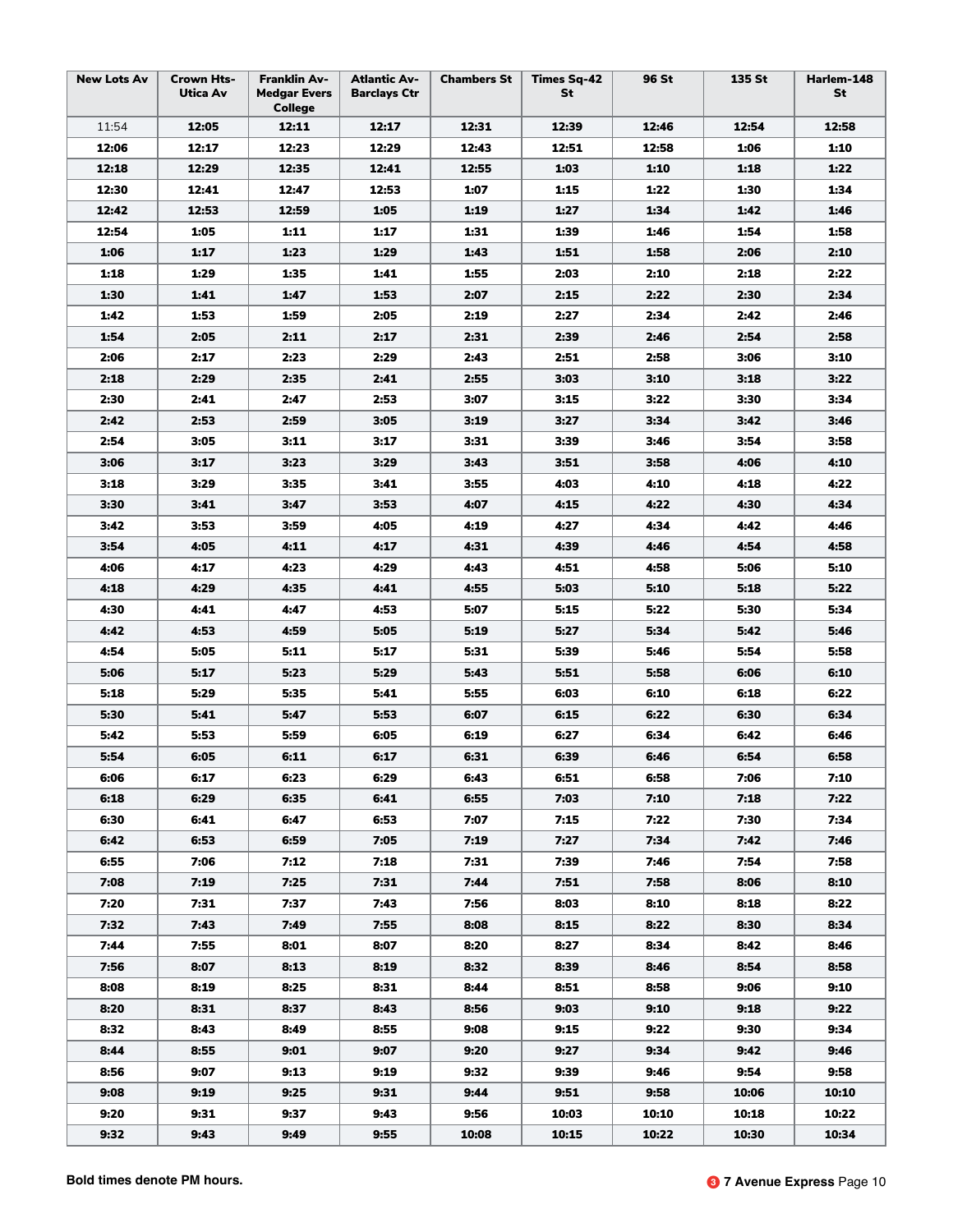| <b>New Lots Av</b>       | <b>Crown Hts-</b><br>Utica Av | <b>Franklin Av-</b><br><b>Medgar Evers</b><br><b>College</b> | <b>Atlantic Av-</b><br><b>Barclays Ctr</b> | <b>Chambers St</b>       | <b>Times Sq-42</b><br>St | 96 St | 135 St | Harlem-148<br>St |
|--------------------------|-------------------------------|--------------------------------------------------------------|--------------------------------------------|--------------------------|--------------------------|-------|--------|------------------|
| 9:44                     | 9:55                          | 10:01                                                        | 10:07                                      | 10:20                    | 10:27                    | 10:34 | 10:42  | 10:47            |
| 9:56                     | 10:07                         | 10:13                                                        | 10:19                                      | 10:32                    | 10:39                    | 10:46 | 10:54  | 11:00            |
| 10:08                    | 10:19                         | 10:25                                                        | 10:31                                      | 10:44                    | 10:51                    | 10:58 | 11:06  | 11:14            |
| 10:20                    | 10:31                         | 10:37                                                        | 10:43                                      | 10:56                    | 11:03                    | 11:10 | 11:18  | 11:26            |
| 10:32                    | 10:43                         | 10:48                                                        | 10:54                                      | 11:07                    | 11:14                    | 11:21 | 11:29  | 11:37            |
| 10:44                    | 10:55                         | 11:00                                                        | 11:06                                      | 11:19                    | 11:26                    | 11:33 | 11:41  | 11:49            |
| 10:56                    | 11:07                         | 11:12                                                        | 11:18                                      | 11:31                    | 11:38                    | 11:45 | 11:53  | 12:03            |
| 11:10                    | 11:21                         | 11:26                                                        | 11:32                                      | 11:45                    | 11:52                    | 11:58 | 12:06  | 12:14            |
| $\overline{\phantom{a}}$ | $\overline{\phantom{a}}$      |                                                              | $\overline{\phantom{a}}$                   | $\overline{\phantom{a}}$ | 12:03                    | 12:09 | 12:17  | 12:25            |
| 11:24                    | 11:35                         | 11:40                                                        | 11:46                                      | 11:59                    | 12:06                    | 12:12 | 12:20  | 12:28            |
| ۰                        | $\overline{\phantom{0}}$      |                                                              |                                            |                          | 12:24                    | 12:30 | 12:38  | 12:46            |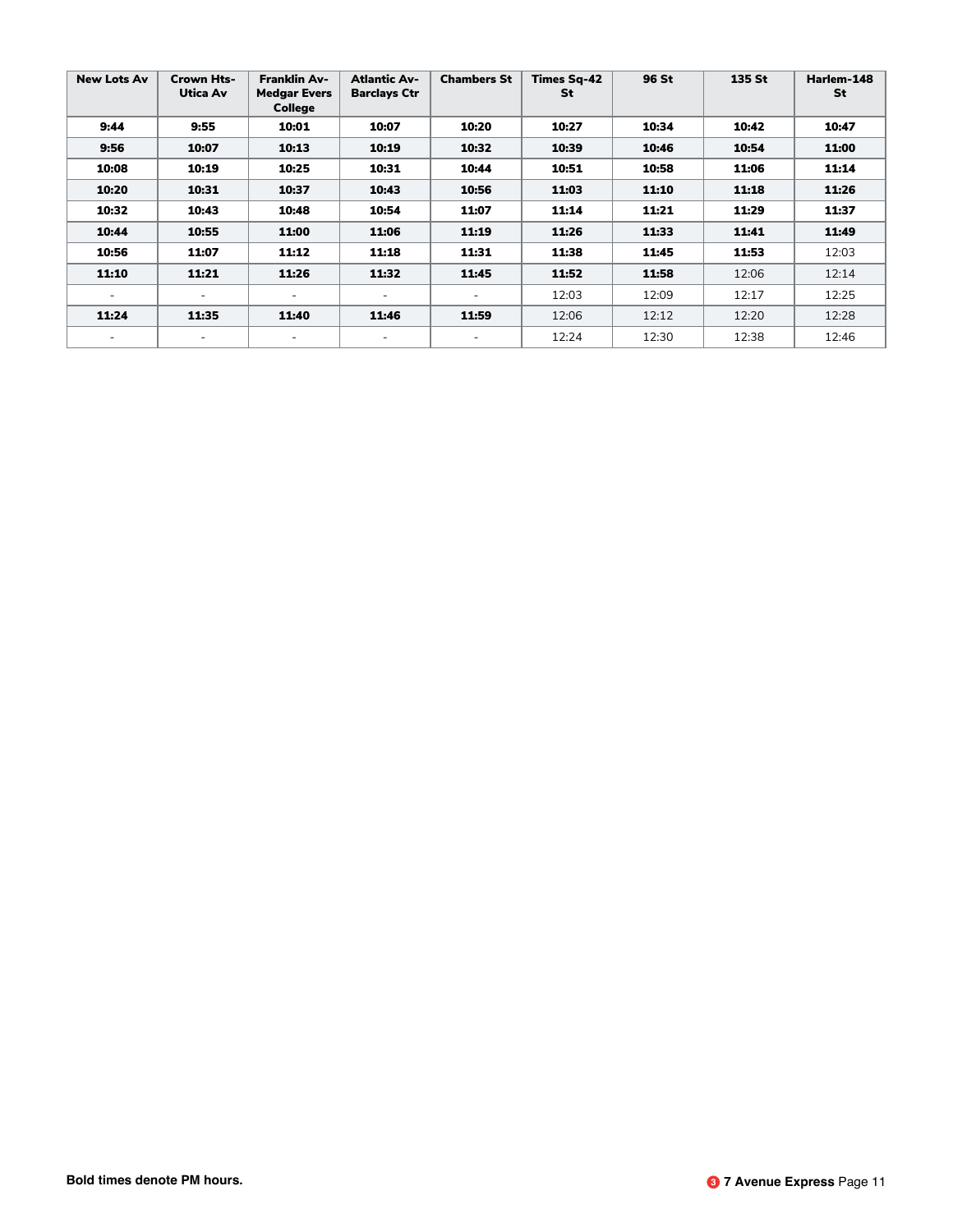| <b>8 Saturday</b> |        |        |       |                          |                          |                                            |                                                                 | <b>Brooklyn-bound</b>         |                          |
|-------------------|--------|--------|-------|--------------------------|--------------------------|--------------------------------------------|-----------------------------------------------------------------|-------------------------------|--------------------------|
| Harlem-148<br>St  | 145 St | 135 St | 96 St | <b>Times Sq-42</b><br>St | <b>Chambers</b><br>St    | <b>Atlantic Av-</b><br><b>Barclays Ctr</b> | <b>Franklin Av-</b><br>Medaar<br><b>Evers</b><br><b>College</b> | <b>Crown Hts-</b><br>Utica Av | <b>New Lots Av</b>       |
| 12:03             | 12:04  | 12:06  | 12:14 | 12:25                    | $\bar{a}$                | ÷,                                         |                                                                 |                               |                          |
| 12:23             | 12:24  | 12:26  | 12:34 | 12:45                    | $\overline{\phantom{a}}$ | $\overline{\phantom{a}}$                   | $\overline{\phantom{a}}$                                        | $\overline{\phantom{a}}$      | $\overline{\phantom{a}}$ |
| 12:43             | 12:44  | 12:46  | 12:54 | 1:05                     | $\bar{a}$                | $\blacksquare$                             | $\overline{\phantom{a}}$                                        |                               |                          |
| 1:03              | 1:04   | 1:06   | 1:14  | 1:25                     |                          | $\overline{\phantom{a}}$                   | $\overline{\phantom{a}}$                                        | $\equiv$                      |                          |
| 1:23              | 1:24   | 1:26   | 1:34  | 1:45                     | $\bar{a}$                | ÷,                                         | $\overline{\phantom{a}}$                                        |                               | $\overline{a}$           |
| 1:43              | 1:44   | 1:46   | 1:54  | 2:05                     | $\overline{\phantom{a}}$ | $\overline{\phantom{a}}$                   | $\overline{\phantom{a}}$                                        | $\overline{\phantom{a}}$      | $\overline{\phantom{a}}$ |
| 2:03              | 2:04   | 2:06   | 2:14  | 2:25                     | $\bar{a}$                | $\overline{\phantom{a}}$                   | $\overline{\phantom{a}}$                                        |                               |                          |
| 2:23              | 2:24   | 2:26   | 2:34  | 2:45                     |                          | $\bar{ }$                                  | $\overline{a}$                                                  |                               |                          |
| 2:43              | 2:44   | 2:46   | 2:54  | 3:05                     |                          | $\blacksquare$                             |                                                                 |                               |                          |
| 3:03              | 3:04   | 3:06   | 3:14  | 3:25                     | $\overline{\phantom{a}}$ | $\overline{\phantom{a}}$                   | $\overline{\phantom{a}}$                                        | $\overline{\phantom{a}}$      | $\overline{\phantom{a}}$ |
| 3:23              | 3:24   | 3:26   | 3:34  | 3:45                     | $\bar{a}$                | ÷,                                         |                                                                 |                               |                          |
| 3:43              | 3:44   | 3:46   | 3:54  | 4:05                     |                          | $\overline{\phantom{a}}$                   | $\overline{\phantom{a}}$                                        | $\qquad \qquad -$             |                          |
| 4:03              | 4:04   | 4:06   | 4:14  | 4:25                     | $\bar{a}$                | $\overline{\phantom{a}}$                   | $\sim$                                                          |                               | $\overline{a}$           |
| 4:23              | 4:24   | 4:26   | 4:34  | 4:45                     | $\overline{\phantom{a}}$ | $\overline{\phantom{a}}$                   | $\overline{\phantom{a}}$                                        | $\overline{\phantom{a}}$      | $\overline{\phantom{a}}$ |
| 4:43              | 4:44   | 4:46   | 4:54  | 5:05                     | $\equiv$                 | $\overline{\phantom{a}}$                   |                                                                 |                               | $\blacksquare$           |
| 5:03              | 5:04   | 5:06   | 5:14  | 5:25                     |                          |                                            |                                                                 |                               |                          |
| 5:21              | 5:22   | 5:24   | 5:32  | 5:39                     | 5:47                     | 6:02                                       | 6:07                                                            | 6:12                          | 6:23                     |
| 5:34              | 5:35   | 5:37   | 5:45  | 5:52                     | $\overline{\phantom{a}}$ | $\overline{\phantom{a}}$                   |                                                                 | $\overline{\phantom{a}}$      |                          |
| 5:41              | 5:42   | 5:44   | 5:52  | 5:59                     | 6:07                     | 6:20                                       | 6:26                                                            | 6:31                          | 6:41                     |
| 5:53              | 5:54   | 5:56   | 6:04  | 6:11                     |                          |                                            |                                                                 |                               |                          |
| 5:56              | 5:58   | 6:00   | 6:08  | 6:14                     | 6:22                     | 6:36                                       | 6:41                                                            | 6:46                          | 6:57                     |
| 6:08              | 6:10   | 6:12   | 6:20  | 6:26                     | 6:34                     | 6:48                                       | 6:53                                                            | 6:58                          | 7:10                     |
| 6:20              | 6:22   | 6:24   | 6:32  | 6:38                     | 6:46                     | 7:00                                       | 7:05                                                            | 7:10                          | 7:22                     |
| 6:32              | 6:34   | 6:36   | 6:44  | 6:50                     | 6:58                     | 7:12                                       | 7:18                                                            | 7:23                          | 7:34                     |
| 6:44              | 6:45   | 6:47   | 6:56  | 7:03                     | 7:11                     | 7:25                                       | 7:31                                                            | 7:36                          | 7:48                     |
| 6:56              | 6:57   | 6:59   | 7:08  | 7:15                     | 7:23                     | 7:37                                       | 7:43                                                            | 7:48                          | 8:00                     |
| 7:08              | 7:09   | 7:11   | 7:20  | 7:27                     | 7:35                     | 7:49                                       | 7:55                                                            | 8:00                          | 8:12                     |
| 7:20              | 7:21   | 7:23   | 7:32  | 7:39                     | 7:47                     | 8:01                                       | 8:07                                                            | 8:12                          | 8:24                     |
| 7:32              | 7:33   | 7:35   | 7:44  | 7:51                     | 7:59                     | 8:13                                       | 8:19                                                            | 8:24                          | 8:36                     |
| 7:44              | 7:45   | 7:47   | 7:56  | 8:03                     | 8:11                     | 8:25                                       | 8:31                                                            | 8:36                          | 8:48                     |
| 7:56              | 7:57   | 7:59   | 8:08  | 8:15                     | 8:23                     | 8:37                                       | 8:43                                                            | 8:48                          | 9:00                     |
| 8:08              | 8:09   | 8:11   | 8:20  | 8:27                     | 8:35                     | 8:49                                       | 8:55                                                            | 9:00                          | 9:12                     |
| 8:20              | 8:21   | 8:23   | 8:32  | 8:39                     | 8:47                     | 9:01                                       | 9:07                                                            | 9:12                          | 9:24                     |
| 8:32              | 8:33   | 8:35   | 8:44  | 8:51                     | 8:59                     | 9:13                                       | 9:19                                                            | 9:24                          | 9:36                     |
| 8:44              | 8:45   | 8:47   | 8:56  | 9:03                     | 9:11                     | 9:25                                       | 9:31                                                            | 9:36                          | 9:48                     |
| 8:56              | 8:57   | 8:59   | 9:08  | 9:15                     | 9:23                     | 9:37                                       | 9:43                                                            | 9:48                          | 10:00                    |
| 9:08              | 9:09   | 9:11   | 9:20  | 9:27                     | 9:35                     | 9:49                                       | 9:55                                                            | 10:00                         | 10:12                    |
| 9:20              | 9:21   | 9:23   | 9:32  | 9:39                     | 9:47                     | 10:01                                      | 10:07                                                           | 10:12                         | 10:24                    |
| 9:32              | 9:33   | 9:35   | 9:44  | 9:51                     | 9:59                     | 10:13                                      | 10:19                                                           | 10:24                         | 10:36                    |
| 9:44              | 9:45   | 9:47   | 9:56  | 10:03                    | 10:11                    | 10:25                                      | 10:31                                                           | 10:36                         | 10:48                    |
| 9:56              | 9:57   | 9:59   | 10:08 | 10:15                    | 10:23                    | 10:37                                      | 10:43                                                           | 10:48                         | 11:00                    |
| 10:08             | 10:09  | 10:11  | 10:20 | 10:27                    | 10:35                    | 10:49                                      | 10:55                                                           | 11:00                         | 11:12                    |
| 10:20             | 10:21  | 10:23  | 10:32 | 10:39                    | 10:47                    | 11:01                                      | 11:07                                                           | 11:12                         | 11:24                    |
| 10:32             | 10:33  | 10:35  | 10:44 | 10:51                    | 10:59                    | 11:13                                      | 11:19                                                           | 11:24                         | 11:36                    |
| 10:44             | 10:45  | 10:47  | 10:56 | 11:03                    | 11:11                    | 11:25                                      | 11:31                                                           | 11:36                         | 11:48                    |
| 10:56             | 10:57  | 10:59  | 11:08 | 11:15                    | 11:23                    | 11:37                                      | 11:43                                                           | 11:48                         | 12:00                    |
|                   |        |        |       |                          |                          |                                            |                                                                 |                               | 12:12                    |
| 11:08             | 11:09  | 11:11  | 11:20 | 11:27                    | 11:35                    | 11:49                                      | 11:55                                                           | 12:00                         |                          |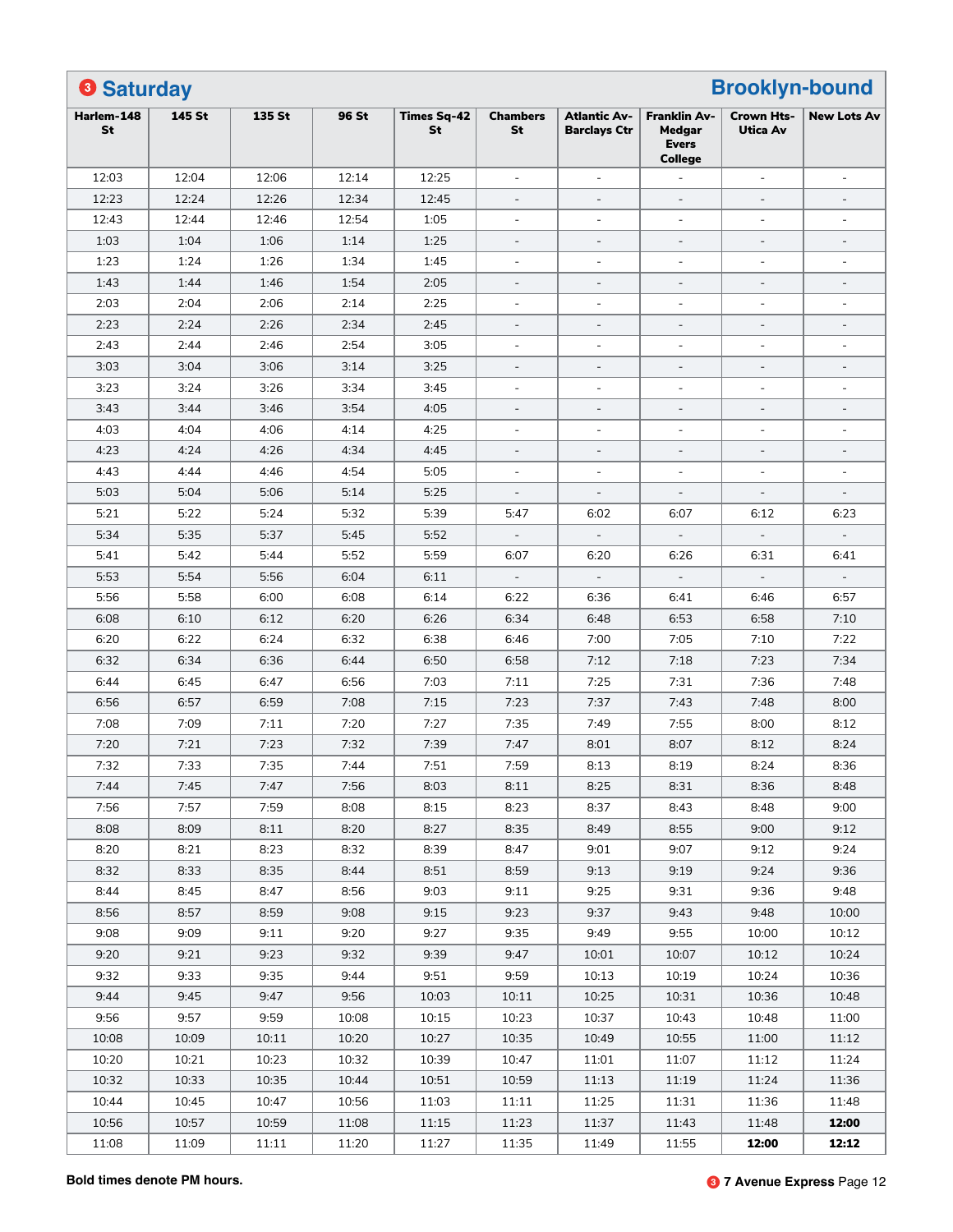| Harlem-148<br>St | 145 St | 135 St | 96 St | <b>Times Sq-42</b><br>St | <b>Chambers</b><br>St | <b>Atlantic Av-</b><br><b>Barclays Ctr</b> | <b>Franklin Av-</b><br>Medgar<br><b>Evers</b><br><b>College</b> | <b>Crown Hts-</b><br>Utica Av | <b>New Lots Av</b> |
|------------------|--------|--------|-------|--------------------------|-----------------------|--------------------------------------------|-----------------------------------------------------------------|-------------------------------|--------------------|
| 11:20            | 11:21  | 11:23  | 11:32 | 11:39                    | 11:47                 | 12:01                                      | 12:07                                                           | 12:12                         | 12:24              |
| 11:32            | 11:33  | 11:35  | 11:44 | 11:51                    | 11:59                 | 12:13                                      | 12:19                                                           | 12:24                         | 12:36              |
| 11:44            | 11:45  | 11:47  | 11:56 | 12:03                    | 12:11                 | 12:25                                      | 12:31                                                           | 12:36                         | 12:48              |
| 11:56            | 11:57  | 11:59  | 12:08 | 12:15                    | 12:23                 | 12:37                                      | 12:43                                                           | 12:48                         | 1:00               |
| 12:08            | 12:09  | 12:11  | 12:20 | 12:27                    | 12:35                 | 12:49                                      | 12:55                                                           | 1:00                          | 1:12               |
| 12:20            | 12:21  | 12:23  | 12:32 | 12:39                    | 12:47                 | 1:01                                       | 1:07                                                            | 1:12                          | 1:24               |
| 12:32            | 12:33  | 12:35  | 12:44 | 12:51                    | 12:59                 | 1:13                                       | 1:19                                                            | 1:24                          | 1:36               |
| 12:44            | 12:45  | 12:47  | 12:56 | 1:03                     | 1:11                  | 1:25                                       | 1:31                                                            | 1:36                          | 1:48               |
| 12:56            | 12:57  | 12:59  | 1:08  | 1:15                     | 1:23                  | 1:37                                       | 1:43                                                            | 1:48                          | 2:00               |
| 1:08             | 1:09   | 1:11   | 1:20  | 1:27                     | 1:35                  | 1:49                                       | 1:55                                                            | 2:00                          | 2:12               |
| 1:20             | 1:21   | 1:23   | 1:32  | 1:39                     | 1:47                  | 2:01                                       | 2:07                                                            | 2:12                          | 2:24               |
| 1:32             | 1:33   | 1:35   | 1:44  | 1:51                     | 1:59                  | 2:13                                       | 2:19                                                            | 2:24                          | 2:36               |
| 1:44             | 1:45   | 1:47   | 1:56  | 2:03                     | 2:11                  | 2:25                                       | 2:31                                                            | 2:36                          | 2:48               |
| 1:56             | 1:57   | 1:59   | 2:08  | 2:15                     | 2:23                  | 2:37                                       | 2:43                                                            | 2:48                          | 3:00               |
| 2:08             | 2:09   | 2:11   | 2:20  | 2:27                     | 2:35                  | 2:49                                       | 2:55                                                            | 3:00                          | 3:12               |
| 2:20             | 2:21   | 2:23   | 2:32  | 2:39                     | 2:47                  | 3:01                                       | 3:07                                                            | 3:12                          | 3:24               |
| 2:32             | 2:33   | 2:35   | 2:44  | 2:51                     | 2:59                  | 3:13                                       | 3:19                                                            | 3:24                          | 3:36               |
| 2:44             | 2:45   | 2:47   | 2:56  | 3:03                     | 3:11                  | 3:25                                       | 3:31                                                            | 3:36                          | 3:48               |
| 2:56             | 2:57   | 2:59   | 3:08  | 3:15                     | 3:23                  | 3:37                                       | 3:43                                                            | 3:48                          | 4:00               |
| 3:08             | 3:09   | 3:11   | 3:20  | 3:27                     | 3:35                  | 3:49                                       | 3:55                                                            | 4:00                          | 4:12               |
| 3:20             | 3:21   | 3:23   | 3:32  | 3:39                     | 3:47                  | 4:01                                       | 4:07                                                            | 4:12                          | 4:24               |
| 3:32             | 3:33   | 3:35   | 3:44  | 3:51                     | 3:59                  | 4:13                                       | 4:19                                                            | 4:24                          | 4:36               |
| 3:44             | 3:45   | 3:47   | 3:56  | 4:03                     | 4:11                  | 4:25                                       | 4:31                                                            | 4:36                          | 4:48               |
| 3:56             | 3:57   | 3:59   | 4:08  | 4:15                     | 4:23                  | 4:37                                       | 4:43                                                            | 4:48                          | 5:00               |
| 4:08             | 4:09   | 4:11   | 4:20  | 4:27                     | 4:35                  | 4:49                                       | 4:55                                                            | 5:00                          | 5:12               |
| 4:20             | 4:21   | 4:23   | 4:32  | 4:39                     | 4:47                  | 5:01                                       | 5:07                                                            | 5:12                          | 5:24               |
| 4:32             | 4:33   | 4:35   | 4:44  | 4:51                     | 4:59                  | 5:13                                       | 5:19                                                            | 5:24                          | 5:36               |
| 4:44             | 4:45   | 4:47   | 4:56  | 5:03                     | 5:11                  | 5:25                                       | 5:31                                                            | 5:36                          | 5:48               |
| 4:56             | 4:57   | 4:59   | 5:08  | 5:15                     | 5:23                  | 5:37                                       | 5:43                                                            | 5:48                          | 6:00               |
| 5:08             | 5:09   | 5:11   | 5:20  | 5:27                     | 5:35                  | 5:49                                       | 5:55                                                            | 6:00                          | 6:12               |
| 5:20             | 5:21   | 5:23   | 5:32  | 5:39                     | 5:47                  | 6:01                                       | 6:07                                                            | 6:12                          | 6:24               |
| 5:32             | 5:33   | 5:35   | 5:44  | 5:51                     | 5:59                  | 6:13                                       | 6:19                                                            | 6:24                          | 6:36               |
| 5:44             | 5:45   | 5:47   | 5:56  | 6:03                     | 6:11                  | 6:25                                       | 6:31                                                            | 6:36                          | 6:48               |
| 5:57             | 5:58   | 6:00   | 6:08  | 6:15                     | 6:23                  | 6:36                                       | 6:42                                                            | 6:47                          | 6:58               |
| 6:08             | 6:10   | 6:12   | 6:20  | 6:26                     | 6:34                  | 6:48                                       | 6:53                                                            | 6:58                          | 7:10               |
| 6:20             | 6:22   | 6:24   | 6:32  | 6:38                     | 6:46                  | 7:00                                       | 7:05                                                            | 7:10                          | 7:22               |
| 6:32             | 6:34   | 6:36   | 6:44  | 6:50                     | 6:58                  | 7:12                                       | 7:17                                                            | 7:22                          | 7:34               |
| 6:44             | 6:46   | 6:48   | 6:56  | 7:02                     | 7:10                  | 7:24                                       | 7:29                                                            | 7:34                          | 7:46               |
| 6:56             | 6:58   | 7:00   | 7:08  | 7:14                     | 7:22                  | 7:37                                       | 7:42                                                            | 7:47                          | 8:00               |
| 7:08             | 7:10   | 7:12   | 7:20  | 7:26                     | 7:34                  | 7:49                                       | 7:54                                                            | 7:59                          | 8:12               |
| 7:20             | 7:22   | 7:24   | 7:32  | 7:38                     | 7:46                  | 8:01                                       | 8:06                                                            | 8:11                          | 8:24               |
| 7:32             | 7:34   | 7:36   | 7:44  | 7:50                     | 7:58                  | 8:13                                       | 8:18                                                            | 8:23                          | 8:36               |
| 7:44             | 7:46   | 7:48   | 7:56  | 8:02                     | 8:10                  | 8:25                                       | 8:30                                                            | 8:35                          | 8:48               |
| 7:56             | 7:58   | 8:00   | 8:08  | 8:14                     | 8:22                  | 8:37                                       | 8:42                                                            | 8:47                          | 9:00               |
| 8:08             | 8:10   | 8:12   | 8:20  | 8:26                     | 8:34                  | 8:49                                       | 8:54                                                            | 8:59                          | 9:12               |
| 8:20             | 8:22   | 8:24   | 8:32  | 8:38                     | 8:46                  | 9:01                                       | 9:06                                                            | 9:11                          | 9:24               |
| 8:32             | 8:34   | 8:36   | 8:44  | 8:50                     | 8:58                  | 9:13                                       | 9:18                                                            | 9:23                          | 9:36               |
| 8:44             | 8:46   | 8:48   | 8:56  | 9:02                     | 9:10                  | 9:25                                       | 9:30                                                            | 9:35                          | 9:48               |
| 8:56             | 8:58   | 9:00   | 9:08  | 9:14                     | 9:22                  | 9:37                                       | 9:42                                                            | 9:47                          | 10:00              |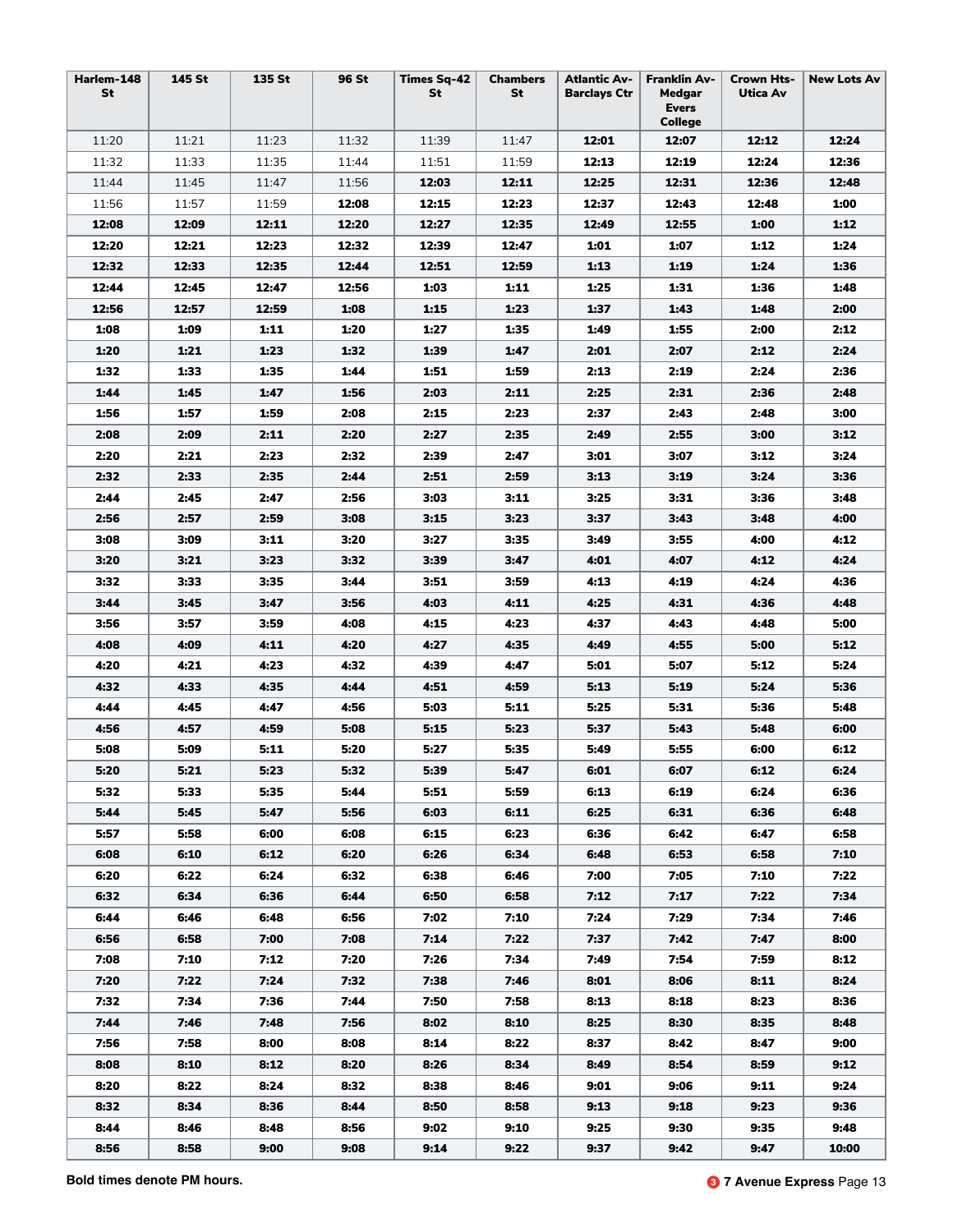| Harlem-148<br><b>St</b> | 145 St | 135 St | 96 St | <b>Times Sq-42</b><br>St | <b>Chambers</b><br>St | <b>Atlantic Av-</b><br><b>Barclays Ctr</b> | <b>Franklin Av-</b><br>Medgar<br><b>Evers</b><br><b>College</b> | Crown Hts-<br>Utica Av   | <b>New Lots Av</b>       |
|-------------------------|--------|--------|-------|--------------------------|-----------------------|--------------------------------------------|-----------------------------------------------------------------|--------------------------|--------------------------|
| 9:08                    | 9:10   | 9:12   | 9:20  | 9:26                     | 9:34                  | 9:49                                       | 9:54                                                            | 9:59                     | 10:12                    |
| 9:20                    | 9:22   | 9:24   | 9:32  | 9:38                     | 9:46                  | 10:01                                      | 10:06                                                           | 10:11                    | 10:24                    |
| 9:32                    | 9:34   | 9:36   | 9:44  | 9:50                     | 9:58                  | 10:13                                      | 10:18                                                           | 10:23                    | 10:36                    |
| 9:44                    | 9:46   | 9:48   | 9:56  | 10:02                    | 10:10                 | 10:25                                      | 10:30                                                           | 10:35                    | 10:48                    |
| 9:56                    | 9:58   | 10:00  | 10:08 | 10:14                    | 10:22                 | 10:37                                      | 10:42                                                           | 10:47                    | 11:00                    |
| 10:11                   | 10:13  | 10:15  | 10:23 | 10:29                    | 10:37                 | 10:51                                      | 10:56                                                           | 11:01                    | 11:13                    |
| 10:28                   | 10:30  | 10:32  | 10:40 | 10:46                    | 10:54                 | 11:08                                      | 11:13                                                           | 11:18                    | 11:30                    |
| 10:45                   | 10:47  | 10:49  | 10:57 | 11:03                    | 11:11                 | 11:25                                      | 11:30                                                           | 11:35                    | 11:47                    |
| 11:04                   | 11:06  | 11:08  | 11:16 | 11:22                    | 11:30                 | 11:44                                      | 11:49                                                           | 11:54                    | 12:05                    |
| 11:23                   | 11:24  | 11:26  | 11:34 | 11:45                    |                       | $\overline{\phantom{a}}$                   | $\overline{\phantom{0}}$                                        |                          | $\overline{\phantom{0}}$ |
| 11:47                   | 11:48  | 11:50  | 11:58 | 12:09                    |                       | ۰                                          | $\overline{\phantom{a}}$                                        | $\overline{\phantom{0}}$ | $\overline{\phantom{0}}$ |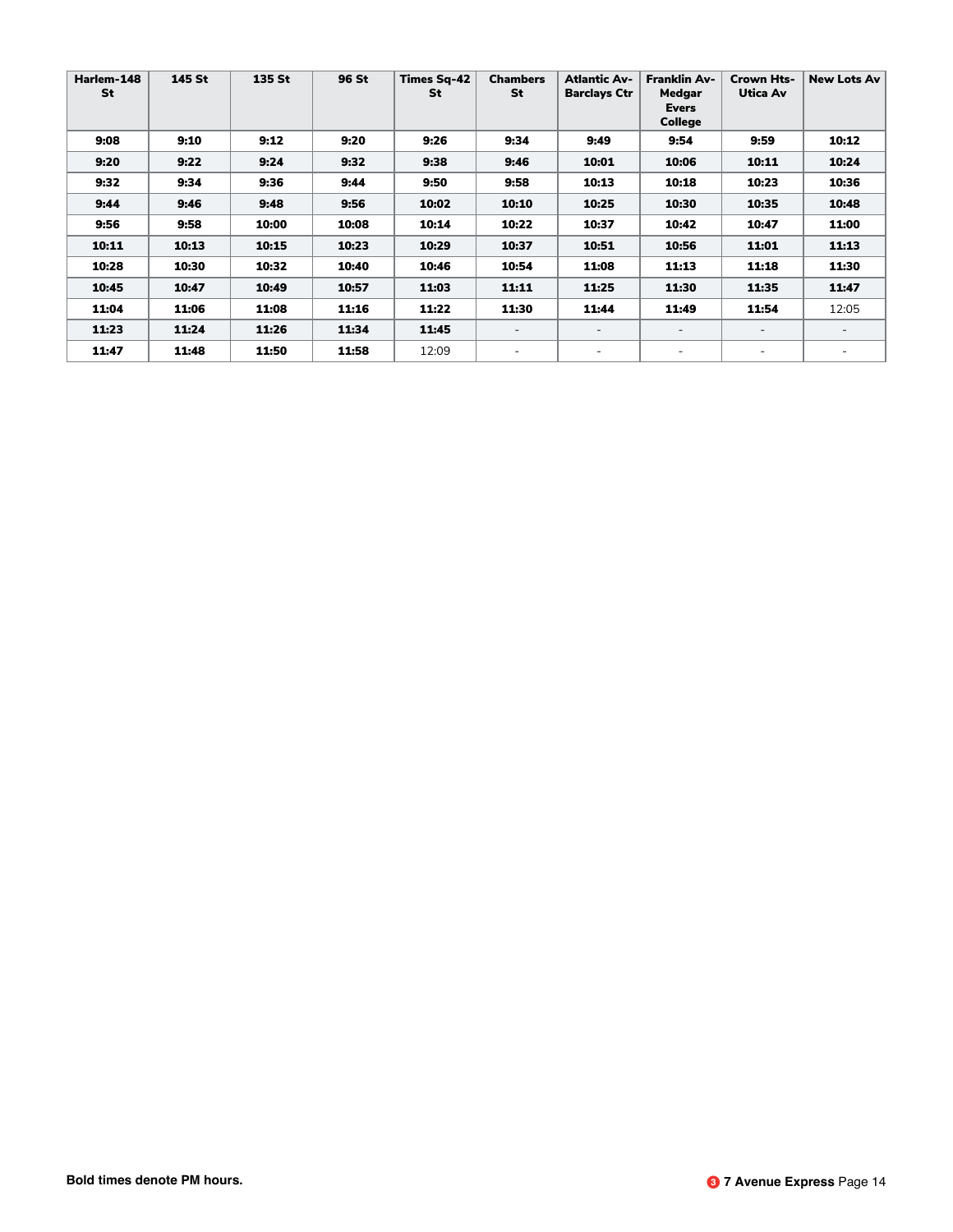| <b>8 Sunday</b>          |                               |                                                              |                                            |                          |                          |       | <b>Manhattan-bound</b> |                  |
|--------------------------|-------------------------------|--------------------------------------------------------------|--------------------------------------------|--------------------------|--------------------------|-------|------------------------|------------------|
| <b>New Lots Av</b>       | Crown Hts-<br><b>Utica Av</b> | <b>Franklin Av-</b><br><b>Medgar Evers</b><br><b>College</b> | <b>Atlantic Av-</b><br><b>Barclays Ctr</b> | <b>Chambers St</b>       | <b>Times Sq-42</b><br>St | 96 St | 135 St                 | Harlem-148<br>St |
| ÷,                       | ÷,                            |                                                              | $\bar{a}$                                  | ÷,                       | 12:47                    | 12:53 | 1:01                   | 1:09             |
| $\overline{a}$           | $\blacksquare$                | $\overline{\phantom{a}}$                                     | $\overline{\phantom{a}}$                   | $\overline{\phantom{a}}$ | 1:07                     | 1:13  | 1:21                   | 1:29             |
| $\blacksquare$           | $\overline{\phantom{a}}$      | $\blacksquare$                                               | $\blacksquare$                             | $\blacksquare$           | 1:27                     | 1:33  | 1:41                   | 1:49             |
| $\overline{\phantom{a}}$ | $\overline{\phantom{a}}$      | $\blacksquare$                                               | $\blacksquare$                             | $\blacksquare$           | 1:47                     | 1:53  | 2:01                   | 2:09             |
| $\equiv$                 | $\blacksquare$                | ÷                                                            | ÷                                          | ÷                        | 2:07                     | 2:13  | 2:21                   | 2:29             |
| $\overline{a}$           | $\blacksquare$                | $\overline{\phantom{a}}$                                     | $\overline{\phantom{a}}$                   | $\overline{\phantom{a}}$ | 2:27                     | 2:33  | 2:41                   | 2:49             |
| $\equiv$                 | $\overline{\phantom{a}}$      | $\equiv$                                                     | $\blacksquare$                             | $\blacksquare$           | 2:47                     | 2:53  | 3:01                   | 3:09             |
| $\overline{\phantom{a}}$ | $\overline{\phantom{a}}$      | $\blacksquare$                                               | $\blacksquare$                             | $\blacksquare$           | 3:07                     | 3:13  | 3:21                   | 3:29             |
| $\equiv$                 | $\overline{\phantom{a}}$      | ÷                                                            | ÷                                          | ÷                        | 3:27                     | 3:33  | 3:41                   | 3:49             |
| $\overline{\phantom{a}}$ | $\blacksquare$                | $\overline{\phantom{a}}$                                     | $\blacksquare$                             | $\overline{\phantom{a}}$ | 3:47                     | 3:53  | 4:01                   | 4:09             |
| $\blacksquare$           | $\overline{\phantom{a}}$      | $\blacksquare$                                               | $\blacksquare$                             | $\blacksquare$           | 4:07                     | 4:13  | 4:21                   | 4:29             |
| $\overline{\phantom{a}}$ | $\overline{\phantom{a}}$      | $\equiv$                                                     | $\equiv$                                   | $\equiv$                 | 4:27                     | 4:33  | 4:41                   | 4:49             |
| $\equiv$                 | $\blacksquare$                | ÷                                                            | $\blacksquare$                             | ÷                        | 4:47                     | 4:53  | 5:01                   | 5:09             |
| $\overline{a}$           | $\equiv$                      | $\overline{a}$                                               | $\overline{\phantom{a}}$                   | $\overline{\phantom{a}}$ | 5:07                     | 5:13  | 5:21                   | 5:28             |
| $\equiv$                 | $\overline{\phantom{a}}$      | $\equiv$                                                     | $\blacksquare$                             | $\blacksquare$           | 5:27                     | 5:33  | 5:41                   | 5:47             |
| $\overline{a}$           | $\blacksquare$                | $\blacksquare$                                               | $\blacksquare$                             | $\blacksquare$           | 5:47                     | 5:53  | 6:01                   | 6:06             |
| $\blacksquare$           | $\overline{\phantom{a}}$      | $\equiv$                                                     | $\blacksquare$                             | ÷                        | 6:07                     | 6:13  | 6:21                   | 6:25             |
| $\overline{\phantom{a}}$ | $\blacksquare$                | $\overline{\phantom{a}}$                                     | $\overline{\phantom{a}}$                   | $\overline{\phantom{a}}$ | 6:25                     | 6:31  | 6:39                   | 6:43             |
| $\blacksquare$           | $\overline{\phantom{a}}$      | $\equiv$                                                     | $\blacksquare$                             | $\blacksquare$           | 6:47                     | 6:53  | 7:03                   | 7:07             |
| $\overline{\phantom{a}}$ | $\equiv$                      | $\equiv$                                                     | $\equiv$                                   | $\equiv$                 | 7:07                     | 7:13  | 7:21                   | 7:25             |
| $\blacksquare$           | $\overline{\phantom{a}}$      | $\equiv$                                                     | $\blacksquare$                             | ÷                        | 7:25                     | 7:31  | 7:39                   | 7:43             |
| $\overline{a}$           | $\equiv$                      | $\overline{\phantom{a}}$                                     | $\overline{\phantom{a}}$                   | $\overline{\phantom{a}}$ | 7:46                     | 7:52  | 8:03                   | 8:07             |
| $\blacksquare$           | $\overline{\phantom{a}}$      | $\equiv$                                                     | $\blacksquare$                             | $\equiv$                 | 8:06                     | 8:12  | 8:20                   | 8:24             |
| $\overline{a}$           | $\overline{\phantom{a}}$      | $\sim$                                                       | $\bar{a}$                                  | $\overline{\phantom{a}}$ | 8:27                     | 8:33  | 8:41                   | 8:45             |
| 8:03                     | 8:14                          | 8:20                                                         | 8:26                                       | 8:40                     | 8:48                     | 8:54  | 9:02                   | 9:06             |
| 8:23                     | 8:34                          | 8:39                                                         | 8:45                                       | 8:59                     | 9:06                     | 9:13  | 9:21                   | 9:25             |
| 8:40                     | 8:51                          | 8:56                                                         | 9:02                                       | 9:15                     | 9:23                     | 9:30  | 9:38                   | 9:42             |
| 8:53                     | 9:04                          | 9:09                                                         | 9:15                                       | 9:29                     | 9:37                     | 9:44  | 9:52                   | 9:56             |
| 9:06                     | 9:17                          | 9:23                                                         | 9:29                                       | 9:43                     | 9:51                     | 9:58  | 10:06                  | 10:10            |
| 9:18                     | 9:29                          | 9:35                                                         | 9:41                                       | 9:55                     | 10:03                    | 10:10 | 10:18                  | 10:22            |
| 9:30                     | 9:41                          | 9:47                                                         | 9:53                                       | 10:07                    | 10:15                    | 10:22 | 10:30                  | 10:34            |
| 9:42                     | 9:53                          | 9:59                                                         | 10:05                                      | 10:19                    | 10:27                    | 10:34 | 10:42                  | 10:46            |
| 9:54                     | 10:05                         | 10:11                                                        | 10:17                                      | 10:31                    | 10:39                    | 10:46 | 10:54                  | 10:58            |
| 10:06                    | 10:17                         | 10:23                                                        | 10:29                                      | 10:43                    | 10:51                    | 10:58 | 11:06                  | 11:10            |
| 10:18                    | 10:29                         | 10:35                                                        | 10:41                                      | 10:55                    | 11:03                    | 11:10 | 11:18                  | 11:22            |
| 10:30                    | 10:41                         | 10:47                                                        | 10:53                                      | 11:07                    | 11:15                    | 11:22 | 11:30                  | 11:34            |
| 10:42                    | 10:53                         | 10:59                                                        | 11:05                                      | 11:19                    | 11:27                    | 11:34 | 11:42                  | 11:46            |
| 10:54                    | 11:05                         | 11:11                                                        | 11:17                                      | 11:31                    | 11:39                    | 11:46 | 11:54                  | 11:58            |
| 11:06                    | 11:17                         | 11:23                                                        | 11:29                                      | 11:43                    | 11:51                    | 11:58 | 12:06                  | 12:10            |
| 11:18                    | 11:29                         | 11:35                                                        | 11:41                                      | 11:55                    | 12:03                    | 12:10 | 12:18                  | 12:22            |
| 11:30                    | 11:41                         | 11:47                                                        | 11:53                                      | 12:07                    | 12:15                    | 12:22 | 12:30                  | 12:34            |
| 11:42                    | 11:53                         | 11:59                                                        | 12:05                                      | 12:19                    | 12:27                    | 12:34 | 12:42                  | 12:46            |
| 11:54                    | 12:05                         | 12:11                                                        | 12:17                                      | 12:31                    | 12:39                    | 12:46 | 12:54                  | 12:58            |
| 12:06                    | 12:17                         | 12:23                                                        | 12:29                                      | 12:43                    | 12:51                    | 12:58 | 1:06                   | 1:10             |
| 12:18                    | 12:29                         | 12:35                                                        | 12:41                                      | 12:55                    | 1:03                     | 1:10  | 1:18                   | 1:22             |
| 12:30                    | 12:41                         | 12:47                                                        | 12:53                                      | 1:07                     | 1:15                     | 1:22  | 1:30                   | 1:34             |
| 12:42                    | 12:53                         | 12:59                                                        | 1:05                                       | 1:19                     | 1:27                     | 1:34  | 1:42                   | 1:46             |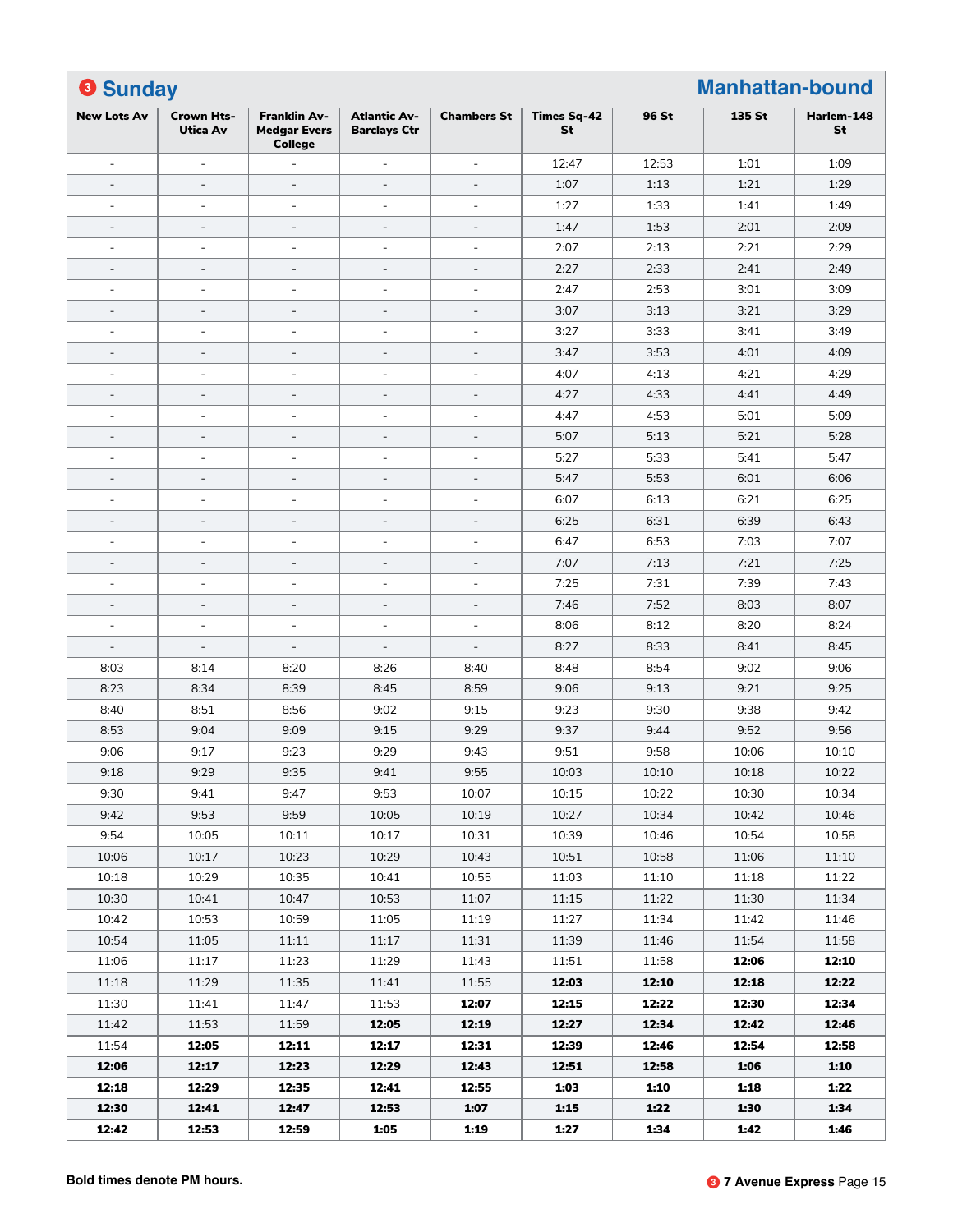| <b>New Lots Av</b> | <b>Crown Hts-</b><br>Utica Av | <b>Franklin Av-</b><br><b>Medgar Evers</b><br><b>College</b> | <b>Atlantic Av-</b><br><b>Barclays Ctr</b> | <b>Chambers St</b> | <b>Times Sq-42</b><br>St | <b>96 St</b> | 135 St | Harlem-148<br>St |
|--------------------|-------------------------------|--------------------------------------------------------------|--------------------------------------------|--------------------|--------------------------|--------------|--------|------------------|
| 12:54              | 1:05                          | 1:11                                                         | 1:17                                       | 1:31               | 1:39                     | 1:46         | 1:54   | 1:58             |
| 1:06               | 1:17                          | 1:23                                                         | 1:29                                       | 1:43               | 1:51                     | 1:58         | 2:06   | 2:10             |
| 1:18               | 1:29                          | 1:35                                                         | 1:41                                       | 1:55               | 2:03                     | 2:10         | 2:18   | 2:22             |
| 1:30               | 1:41                          | 1:47                                                         | 1:53                                       | 2:07               | 2:15                     | 2:22         | 2:30   | 2:34             |
| 1:42               | 1:53                          | 1:59                                                         | 2:05                                       | 2:19               | 2:27                     | 2:34         | 2:42   | 2:46             |
| 1:54               | 2:05                          | 2:11                                                         | 2:17                                       | 2:31               | 2:39                     | 2:46         | 2:54   | 2:58             |
| 2:06               | 2:17                          | 2:23                                                         | 2:29                                       | 2:43               | 2:51                     | 2:58         | 3:06   | 3:10             |
| 2:18               | 2:29                          | 2:35                                                         | 2:41                                       | 2:55               | 3:03                     | 3:10         | 3:18   | 3:22             |
| 2:30               | 2:41                          | 2:47                                                         | 2:53                                       | 3:07               | 3:15                     | 3:22         | 3:30   | 3:34             |
| 2:42               | 2:53                          | 2:59                                                         | 3:05                                       | 3:19               | 3:27                     | 3:34         | 3:42   | 3:46             |
| 2:54               | 3:05                          | 3:11                                                         | 3:17                                       | 3:31               | 3:39                     | 3:46         | 3:54   | 3:58             |
| 3:06               | 3:17                          | 3:23                                                         | 3:29                                       | 3:43               | 3:51                     | 3:58         | 4:06   | 4:10             |
| 3:18               | 3:29                          | 3:35                                                         | 3:41                                       | 3:55               | 4:03                     | 4:10         | 4:18   | 4:22             |
| 3:30               | 3:41                          | 3:47                                                         | 3:53                                       | 4:07               | 4:15                     | 4:22         | 4:30   | 4:34             |
| 3:42               | 3:53                          | 3:59                                                         | 4:05                                       | 4:19               | 4:27                     | 4:34         | 4:42   | 4:46             |
| 3:54               | 4:05                          | 4:11                                                         | 4:17                                       | 4:31               | 4:39                     | 4:46         | 4:54   | 4:58             |
| 4:06               | 4:17                          | 4:23                                                         | 4:29                                       | 4:43               | 4:51                     | 4:58         | 5:06   | 5:10             |
| 4:18               | 4:29                          | 4:35                                                         | 4:41                                       | 4:55               | 5:03                     | 5:10         | 5:18   | 5:22             |
| 4:30               | 4:41                          | 4:47                                                         | 4:53                                       | 5:07               | 5:15                     | 5:22         | 5:30   | 5:34             |
| 4:42               | 4:53                          | 4:59                                                         | 5:05                                       | 5:19               | 5:27                     | 5:34         | 5:42   | 5:46             |
| 4:54               | 5:05                          | 5:11                                                         | 5:17                                       | 5:31               | 5:39                     | 5:46         | 5:54   | 5:58             |
| 5:06               | 5:17                          | 5:23                                                         | 5:29                                       | 5:43               | 5:51                     | 5:58         | 6:06   | 6:10             |
| 5:18               | 5:29                          | 5:35                                                         | 5:41                                       | 5:55               | 6:03                     | 6:10         | 6:18   | 6:22             |
| 5:30               | 5:41                          | 5:47                                                         | 5:53                                       | 6:07               | 6:15                     | 6:22         | 6:30   | 6:34             |
| 5:42               | 5:53                          | 5:59                                                         | 6:05                                       | 6:19               | 6:27                     | 6:34         | 6:42   | 6:46             |
| 5:54               | 6:05                          | 6:11                                                         | 6:17                                       | 6:31               | 6:39                     | 6:46         | 6:54   | 6:58             |
| 6:06               | 6:17                          | 6:23                                                         | 6:29                                       | 6:43               | 6:51                     | 6:58         | 7:06   | 7:10             |
| 6:18               | 6:29                          | 6:35                                                         | 6:41                                       | 6:55               | 7:03                     | 7:10         | 7:18   | 7:22             |
| 6:30               | 6:41                          | 6:47                                                         | 6:53                                       | 7:07               | 7:15                     | 7:22         | 7:30   | 7:34             |
| 6:42               | 6:53                          | 6:59                                                         | 7:05                                       | 7:19               | 7:27                     | 7:34         | 7:42   | 7:46             |
| 6:54               | 7:05                          | 7:11                                                         | 7:17                                       | 7:31               | 7:39                     | 7:46         | 7:54   | 7:58             |
| 7:06               | 7:17                          | 7:23                                                         | 7:29                                       | 7:43               | 7:51                     | 7:58         | 8:06   | 8:10             |
| 7:19               | 7:30                          | 7:35                                                         | 7:41                                       | 7:55               | 8:03                     | 8:10         | 8:18   | 8:22             |
| 7:32               |                               | 7:48                                                         | 7:54                                       | 8:07               | 8:15                     | 8:22         | 8:30   | 8:34             |
| 7:44               | 7:43                          | 8:00                                                         | 8:06                                       | 8:19               |                          |              |        |                  |
|                    | 7:55                          |                                                              |                                            |                    | 8:27                     | 8:34         | 8:42   | 8:46<br>8:58     |
| 7:56               | 8:07                          | 8:12                                                         | 8:18                                       | 8:31               | 8:39                     | 8:46         | 8:54   |                  |
| 8:08               | 8:19                          | 8:24                                                         | 8:30                                       | 8:43               | 8:51                     | 8:58         | 9:06   | 9:10             |
| 8:20               | 8:31                          | 8:36                                                         | 8:42                                       | 8:55               | 9:03                     | 9:10         | 9:18   | 9:22             |
| 8:32               | 8:43                          | 8:48                                                         | 8:54                                       | 9:07               | 9:15                     | 9:22         | 9:30   | 9:34             |
| 8:44               | 8:55                          | 9:00                                                         | 9:06                                       | 9:19               | 9:27                     | 9:34         | 9:42   | 9:46             |
| 8:56               | 9:07                          | 9:12                                                         | 9:18                                       | 9:31               | 9:39                     | 9:46         | 9:54   | 9:58             |
| 9:08               | 9:19                          | 9:24                                                         | 9:30                                       | 9:43               | 9:51                     | 9:58         | 10:06  | 10:10            |
| 9:20               | 9:31                          | 9:36                                                         | 9:42                                       | 9:55               | 10:03                    | 10:10        | 10:18  | 10:22            |
| 9:32               | 9:43                          | 9:48                                                         | 9:54                                       | 10:07              | 10:15                    | 10:22        | 10:30  | 10:34            |
| 9:44               | 9:55                          | 10:00                                                        | 10:06                                      | 10:19              | 10:27                    | 10:34        | 10:42  | 10:47            |
| 9:56               | 10:07                         | 10:12                                                        | 10:18                                      | 10:31              | 10:39                    | 10:46        | 10:54  | 11:00            |
| 10:08              | 10:19                         | 10:24                                                        | 10:30                                      | 10:43              | 10:51                    | 10:58        | 11:06  | 11:14            |
| 10:20              | 10:31                         | 10:36                                                        | 10:42                                      | 10:55              | 11:03                    | 11:10        | 11:18  | 11:26            |
| 10:32              | 10:43                         | 10:48                                                        | 10:54                                      | 11:07              | 11:14                    | 11:21        | 11:29  | 11:37            |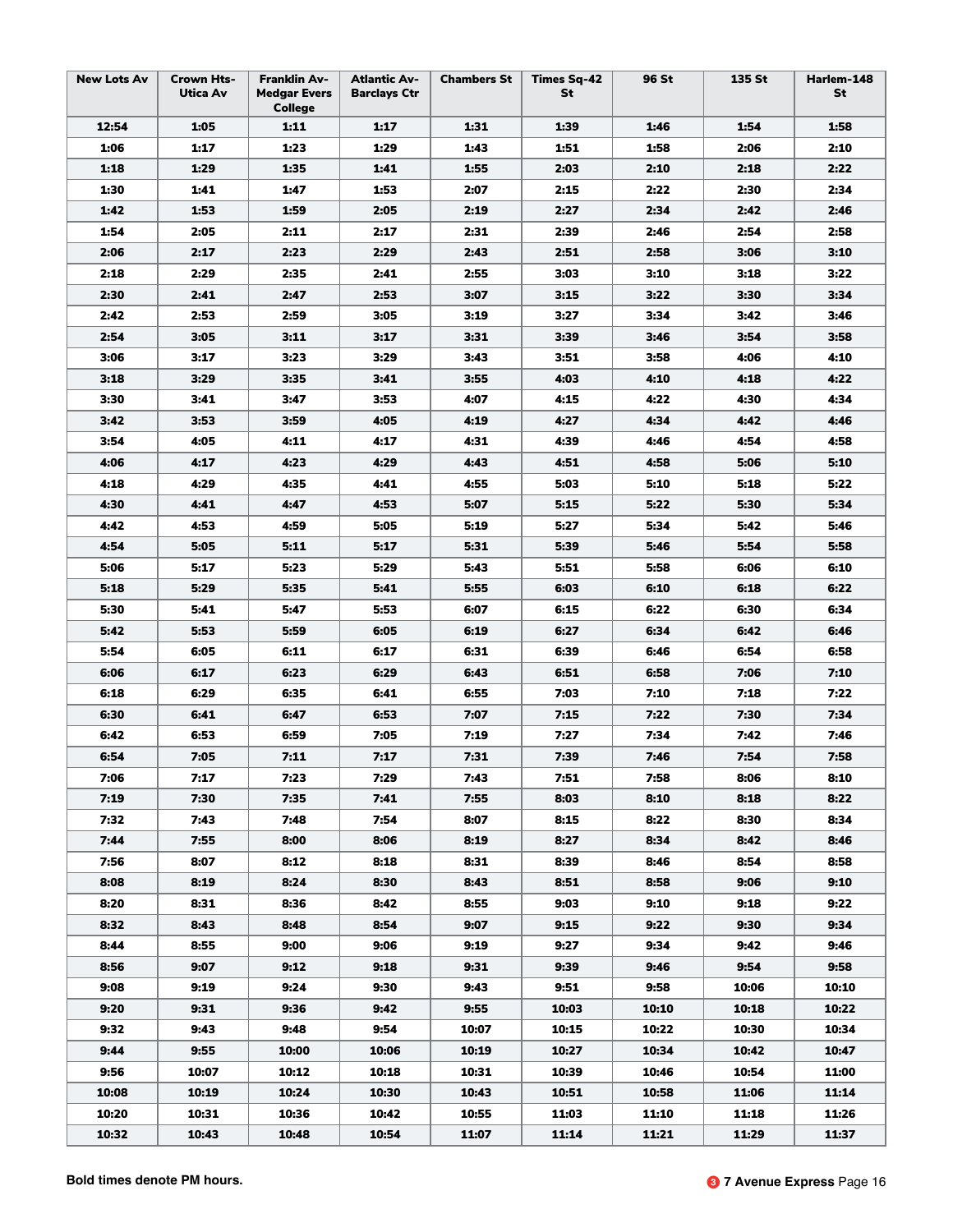| <b>New Lots Av</b>       | <b>Crown Hts-</b><br>Utica Av | <b>Franklin Av-</b><br><b>Medgar Evers</b><br><b>College</b> | <b>Atlantic Av-</b><br><b>Barclays Ctr</b> | <b>Chambers St</b>       | <b>Times Sq-42</b><br>St | 96 St | 135 St | Harlem-148<br>St |
|--------------------------|-------------------------------|--------------------------------------------------------------|--------------------------------------------|--------------------------|--------------------------|-------|--------|------------------|
| 10:44                    | 10:55                         | 11:00                                                        | 11:06                                      | 11:19                    | 11:26                    | 11:33 | 11:41  | 11:49            |
| 10:56                    | 11:07                         | 11:12                                                        | 11:18                                      | 11:31                    | 11:38                    | 11:44 | 11:52  | 12:01            |
| 11:10                    | 11:21                         | 11:26                                                        | 11:32                                      | 11:45                    | 11:52                    | 11:58 | 12:06  | 12:14            |
| $\overline{\phantom{a}}$ | $\overline{\phantom{a}}$      | $\overline{\phantom{0}}$                                     | $\overline{\phantom{a}}$                   | $\overline{\phantom{a}}$ | 11:58                    | 12:04 | 12:12  | 12:20            |
| 11:24                    | 11:35                         | 11:40                                                        | 11:46                                      | 11:59                    | 12:06                    | 12:12 | 12:20  | 12:28            |
| $\overline{\phantom{a}}$ | $\overline{\phantom{a}}$      | $\overline{\phantom{0}}$                                     | $\overline{\phantom{a}}$                   | $\overline{\phantom{a}}$ | 12:24                    | 12:30 | 12:38  | 12:46            |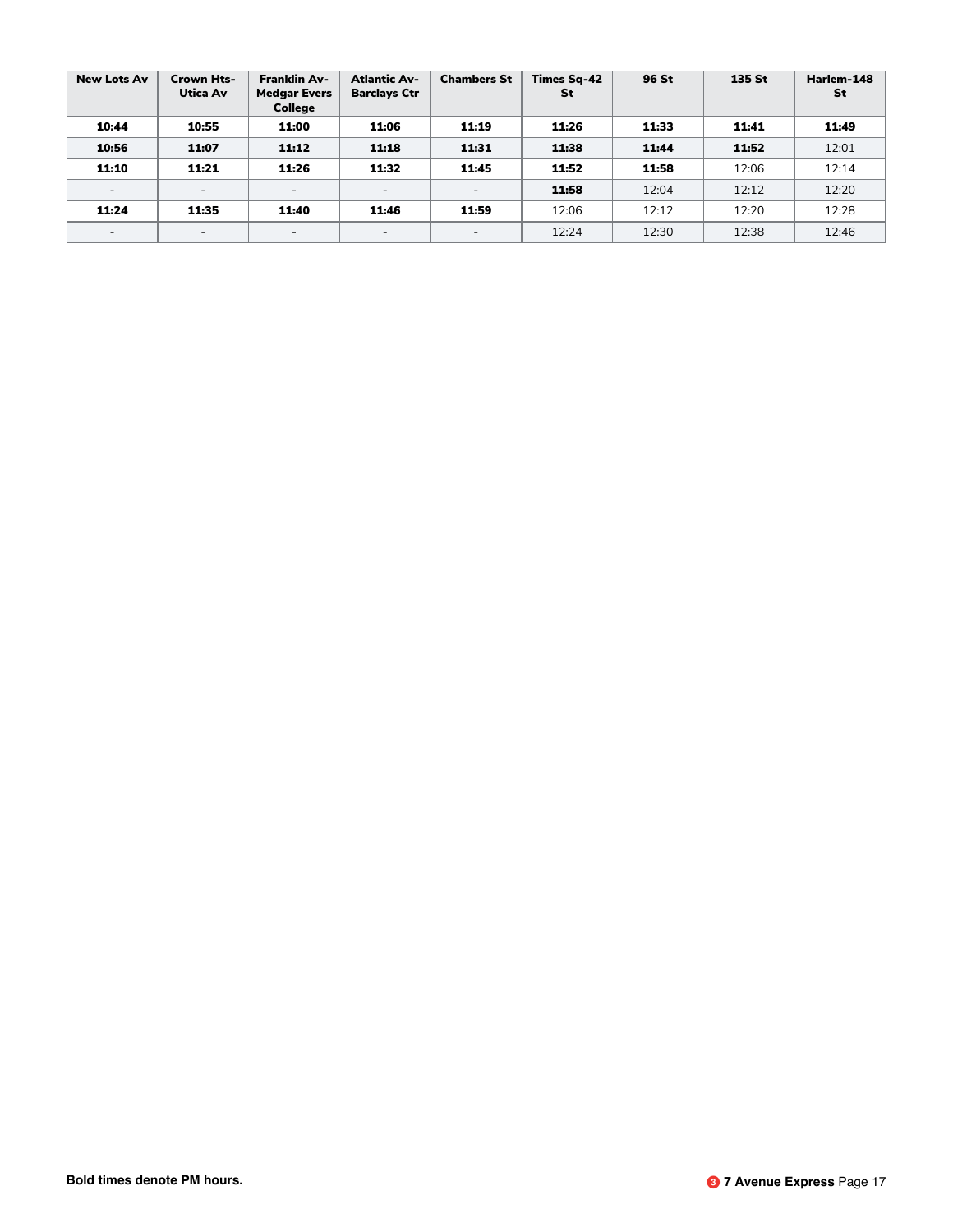| <b>8 Sunday</b>  |        |        |       |                          |                          | <b>Brooklyn-bound</b>                      |                                                                 |                                      |                          |  |  |
|------------------|--------|--------|-------|--------------------------|--------------------------|--------------------------------------------|-----------------------------------------------------------------|--------------------------------------|--------------------------|--|--|
| Harlem-148<br>St | 145 St | 135 St | 96 St | <b>Times Sq-42</b><br>St | <b>Chambers</b><br>St    | <b>Atlantic Av-</b><br><b>Barclays Ctr</b> | <b>Franklin Av-</b><br>Medgar<br><b>Evers</b><br><b>College</b> | <b>Crown Hts-</b><br><b>Utica Av</b> | <b>New Lots Av</b>       |  |  |
| 12:03            | 12:04  | 12:06  | 12:14 | 12:25                    | $\blacksquare$           | $\overline{\phantom{a}}$                   |                                                                 | $\blacksquare$                       | ÷,                       |  |  |
| 12:23            | 12:24  | 12:26  | 12:34 | 12:45                    | $\blacksquare$           | $\overline{\phantom{a}}$                   | $\overline{\phantom{a}}$                                        | $\overline{\phantom{a}}$             | $\qquad \qquad -$        |  |  |
| 12:43            | 12:44  | 12:46  | 12:54 | 1:05                     | ÷,                       | $\blacksquare$                             | $\blacksquare$                                                  |                                      | ÷,                       |  |  |
| 1:03             | 1:04   | 1:06   | 1:14  | 1:25                     | $\overline{\phantom{a}}$ | $\blacksquare$                             | $\blacksquare$                                                  | $\equiv$                             | $\overline{\phantom{0}}$ |  |  |
| 1:23             | 1:24   | 1:26   | 1:34  | 1:45                     | $\blacksquare$           | $\blacksquare$                             | $\blacksquare$                                                  | $\blacksquare$                       | $\sim$                   |  |  |
| 1:43             | 1:44   | 1:46   | 1:54  | 2:05                     | $\overline{\phantom{a}}$ | $\overline{\phantom{a}}$                   | $\overline{\phantom{a}}$                                        | $\overline{\phantom{a}}$             | $\qquad \qquad -$        |  |  |
| 2:03             | 2:04   | 2:06   | 2:14  | 2:25                     | $\blacksquare$           | $\blacksquare$                             | $\blacksquare$                                                  | $\blacksquare$                       | ÷,                       |  |  |
| 2:23             | 2:24   | 2:26   | 2:34  | 2:45                     |                          | $\overline{a}$                             | $\overline{a}$                                                  | $\equiv$                             | $\overline{\phantom{0}}$ |  |  |
| 2:43             | 2:44   | 2:46   | 2:54  | 3:05                     | ÷,                       | $\blacksquare$                             | $\blacksquare$                                                  | $\blacksquare$                       | L,                       |  |  |
| 3:03             | 3:04   | 3:06   | 3:14  | 3:25                     | $\blacksquare$           | $\overline{\phantom{a}}$                   | $\overline{\phantom{a}}$                                        | $\blacksquare$                       | $\overline{\phantom{a}}$ |  |  |
| 3:23             | 3:24   | 3:26   | 3:34  | 3:45                     | ÷,                       | $\blacksquare$                             | $\blacksquare$                                                  |                                      |                          |  |  |
| 3:43             | 3:44   | 3:46   | 3:54  | 4:05                     | $\overline{a}$           | $\overline{\phantom{a}}$                   | $\overline{\phantom{a}}$                                        | $\overline{\phantom{a}}$             | $\overline{\phantom{a}}$ |  |  |
| 4:03             | 4:04   | 4:06   | 4:14  | 4:25                     | ÷,                       | $\overline{\phantom{a}}$                   | $\blacksquare$                                                  | $\blacksquare$                       | ÷,                       |  |  |
| 4:23             | 4:24   | 4:26   | 4:34  | 4:45                     | $\blacksquare$           | $\overline{\phantom{a}}$                   | $\overline{\phantom{a}}$                                        | $\overline{\phantom{a}}$             | $\qquad \qquad -$        |  |  |
| 4:43             | 4:44   | 4:46   | 4:54  | 5:05                     | $\blacksquare$           | $\blacksquare$                             | $\blacksquare$                                                  | ÷                                    | ÷,                       |  |  |
| 5:03             | 5:04   | 5:06   | 5:14  | 5:25                     |                          | $\blacksquare$                             | $\overline{\phantom{a}}$                                        | $\equiv$                             | $\overline{\phantom{0}}$ |  |  |
| 5:23             | 5:24   | 5:26   | 5:34  | 5:44                     | ÷,                       | $\blacksquare$                             | $\blacksquare$                                                  | $\bar{a}$                            | ÷,                       |  |  |
| 5:43             | 5:44   | 5:46   | 5:54  | 6:03                     | $\overline{\phantom{a}}$ | $\overline{\phantom{a}}$                   | $\overline{\phantom{a}}$                                        | $\overline{\phantom{a}}$             | $\qquad \qquad -$        |  |  |
| 6:02             | 6:03   | 6:05   | 6:13  | 6:20                     | ÷,                       | $\blacksquare$                             | $\blacksquare$                                                  | $\overline{a}$                       | ÷,                       |  |  |
| 6:25             | 6:26   | 6:28   | 6:36  | 6:43                     | $\overline{a}$           | $\overline{\phantom{a}}$                   | $\blacksquare$                                                  | $\equiv$                             | $\qquad \qquad -$        |  |  |
| 6:44             | 6:45   | 6:47   | 6:55  | 7:02                     | ÷,                       | $\overline{\phantom{a}}$                   | $\blacksquare$                                                  | $\blacksquare$                       | ÷,                       |  |  |
| 7:06             | 7:08   | 7:10   | 7:18  | 7:24                     | $\blacksquare$           | $\overline{a}$                             | $\overline{\phantom{a}}$                                        | $\overline{\phantom{a}}$             | $\overline{a}$           |  |  |
| 7:30             | 7:31   | 7:33   | 7:41  | 7:48                     | ÷,                       | $\overline{a}$                             |                                                                 |                                      |                          |  |  |
| 7:42             | 7:43   | 7:45   | 7:53  | 8:00                     | 8:08                     | 8:21                                       | 8:27                                                            | 8:32                                 | 8:44                     |  |  |
| 7:52             | 7:53   | 7:55   | 8:03  | 8:10                     | ÷,                       | $\overline{\phantom{a}}$                   |                                                                 |                                      |                          |  |  |
| 7:56             | 7:57   | 7:59   | 8:07  | 8:14                     | 8:22                     | 8:35                                       | 8:41                                                            | 8:47                                 | 8:58                     |  |  |
| 8:08             | 8:09   | 8:11   | 8:19  | 8:26                     | 8:34                     | 8:47                                       | 8:53                                                            | 8:58                                 | 9:10                     |  |  |
| 8:19             | 8:20   | 8:22   | 8:30  | 8:38                     | 8:46                     | 9:00                                       | 9:05                                                            | 9:10                                 | 9:22                     |  |  |
| 8:31             | 8:32   | 8:34   | 8:42  | 8:51                     | 8:59                     | 9:12                                       | 9:18                                                            | 9:23                                 | 9:35                     |  |  |
| 8:43             | 8:45   | 8:47   | 8:55  | 9:02                     | 9:10                     | 9:24                                       | 9:29                                                            | 9:34                                 | 9:47                     |  |  |
| 8:55             | 8:57   | 8:59   | 9:07  | 9:14                     | 9:22                     | 9:36                                       | 9:41                                                            | 9:46                                 | 9:59                     |  |  |
| 9:07             | 9:09   | 9:11   | 9:19  | 9:26                     | 9:34                     | 9:48                                       | 9:53                                                            | 9:58                                 | 10:11                    |  |  |
| 9:19             | 9:21   | 9:23   | 9:31  | 9:38                     | 9:46                     | 10:00                                      | 10:05                                                           | 10:10                                | 10:23                    |  |  |
| 9:31             | 9:33   | 9:35   | 9:43  | 9:50                     | 9:58                     | 10:12                                      | 10:17                                                           | 10:22                                | 10:35                    |  |  |
| 9:43             | 9:45   | 9:47   | 9:55  | 10:02                    | 10:10                    | 10:24                                      | 10:29                                                           | 10:34                                | 10:47                    |  |  |
| 9:55             | 9:57   | 9:59   | 10:07 | 10:14                    | 10:22                    | 10:36                                      | 10:41                                                           | 10:46                                | 10:59                    |  |  |
| 10:07            | 10:09  | 10:11  | 10:19 | 10:26                    | 10:34                    | 10:48                                      | 10:53                                                           | 10:58                                | 11:11                    |  |  |
| 10:19            | 10:21  | 10:23  | 10:31 | 10:38                    | 10:46                    | 11:00                                      | 11:05                                                           | 11:10                                | 11:23                    |  |  |
| 10:31            | 10:33  | 10:35  | 10:43 | 10:50                    | 10:58                    | 11:12                                      | 11:17                                                           | 11:22                                | 11:35                    |  |  |
| 10:43            | 10:45  | 10:47  | 10:55 | 11:02                    | 11:10                    | 11:24                                      | 11:29                                                           | 11:34                                | 11:47                    |  |  |
| 10:55            | 10:57  | 10:59  | 11:07 | 11:14                    | 11:22                    | 11:36                                      | 11:41                                                           | 11:46                                | 11:59                    |  |  |
| 11:07            | 11:09  | 11:11  | 11:19 | 11:26                    | 11:34                    | 11:48                                      | 11:53                                                           | 11:58                                | 12:11                    |  |  |
| 11:19            | 11:21  | 11:23  | 11:31 | 11:38                    | 11:46                    | 12:00                                      | 12:05                                                           | 12:10                                | 12:23                    |  |  |
| 11:31            | 11:33  | 11:35  | 11:43 | 11:50                    | 11:58                    | 12:12                                      | 12:17                                                           | 12:22                                | 12:35                    |  |  |
| 11:43            | 11:45  | 11:47  | 11:55 | 12:02                    | 12:10                    | 12:24                                      | 12:29                                                           | 12:34                                | 12:47                    |  |  |
| 11:55            | 11:57  | 11:59  | 12:07 | 12:14                    | 12:22                    | 12:36                                      | 12:41                                                           | 12:46                                | 12:59                    |  |  |
| 12:07            | 12:09  | 12:11  | 12:19 | 12:26                    | 12:34                    | 12:48                                      | 12:53                                                           | 12:58                                | 1:11                     |  |  |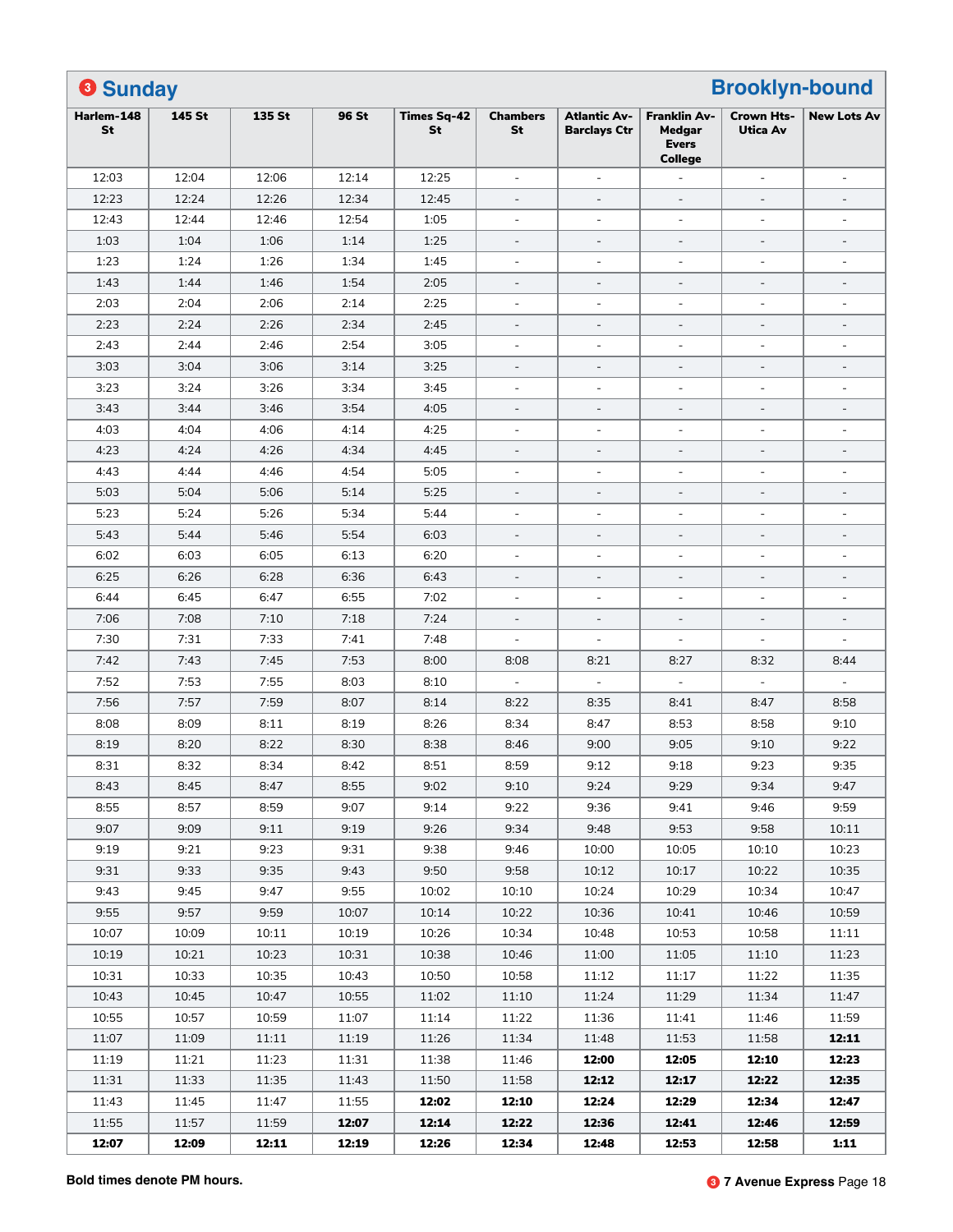| Harlem-148<br>St | 145 St | 135 St | 96 St | <b>Times Sq-42</b><br>St | <b>Chambers</b><br>St | <b>Atlantic Av-</b><br><b>Barclays Ctr</b> | <b>Franklin Av-</b><br>Medgar<br><b>Evers</b><br><b>College</b> | <b>Crown Hts-</b><br>Utica Av | <b>New Lots Av</b> |
|------------------|--------|--------|-------|--------------------------|-----------------------|--------------------------------------------|-----------------------------------------------------------------|-------------------------------|--------------------|
| 12:19            | 12:21  | 12:23  | 12:31 | 12:38                    | 12:46                 | 1:00                                       | 1:05                                                            | 1:10                          | 1:23               |
| 12:31            | 12:33  | 12:35  | 12:43 | 12:50                    | 12:58                 | 1:12                                       | 1:17                                                            | 1:22                          | 1:35               |
| 12:43            | 12:45  | 12:47  | 12:55 | 1:02                     | 1:10                  | 1:24                                       | 1:30                                                            | 1:35                          | 1:48               |
| 12:55            | 12:57  | 12:59  | 1:07  | 1:14                     | 1:22                  | 1:36                                       | 1:42                                                            | 1:47                          | 2:00               |
| 1:07             | 1:09   | 1:11   | 1:19  | 1:26                     | 1:34                  | 1:48                                       | 1:54                                                            | 1:59                          | 2:12               |
| 1:19             | 1:21   | 1:23   | 1:31  | 1:38                     | 1:46                  | 2:00                                       | 2:06                                                            | 2:11                          | 2:24               |
| 1:31             | 1:33   | 1:35   | 1:43  | 1:50                     | 1:58                  | 2:12                                       | 2:18                                                            | 2:23                          | 2:36               |
| 1:43             | 1:45   | 1:47   | 1:55  | 2:02                     | 2:10                  | 2:24                                       | 2:30                                                            | 2:35                          | 2:48               |
| 1:55             | 1:57   | 1:59   | 2:07  | 2:14                     | 2:22                  | 2:36                                       | 2:42                                                            | 2:47                          | 3:00               |
| 2:07             | 2:09   | 2:11   | 2:19  | 2:26                     | 2:34                  | 2:48                                       | 2:54                                                            | 2:59                          | 3:12               |
| 2:19             | 2:21   | 2:23   | 2:31  | 2:38                     | 2:46                  | 3:00                                       | 3:06                                                            | 3:11                          | 3:24               |
| 2:31             | 2:33   | 2:35   | 2:43  | 2:50                     | 2:58                  | 3:12                                       | 3:18                                                            | 3:23                          | 3:36               |
| 2:43             | 2:45   | 2:47   | 2:55  | 3:02                     | 3:10                  | 3:24                                       | 3:30                                                            | 3:35                          | 3:48               |
| 2:55             | 2:57   | 2:59   | 3:07  | 3:14                     | 3:22                  | 3:36                                       | 3:42                                                            | 3:47                          | 4:00               |
| 3:07             | 3:09   | 3:11   | 3:19  | 3:26                     | 3:34                  | 3:48                                       | 3:54                                                            | 3:59                          | 4:12               |
| 3:19             | 3:21   | 3:23   | 3:31  | 3:38                     | 3:46                  | 4:00                                       | 4:06                                                            | 4:11                          | 4:25               |
| 3:31             | 3:33   | 3:35   | 3:43  | 3:50                     | 3:58                  | 4:12                                       | 4:18                                                            | 4:23                          | 4:36               |
| 3:43             | 3:45   | 3:47   | 3:55  | 4:02                     | 4:10                  | 4:24                                       | 4:30                                                            | 4:35                          | 4:48               |
| 3:55             | 3:57   | 3:59   | 4:07  | 4:14                     | 4:22                  | 4:36                                       | 4:42                                                            | 4:47                          | 5:00               |
| 4:07             | 4:09   | 4:11   | 4:19  | 4:26                     | 4:34                  | 4:48                                       | 4:54                                                            | 4:59                          | 5:12               |
| 4:19             | 4:21   | 4:23   | 4:31  | 4:38                     | 4:46                  | 5:00                                       | 5:06                                                            | 5:11                          | 5:24               |
| 4:31             | 4:33   | 4:35   | 4:43  | 4:50                     | 4:58                  | 5:12                                       | 5:18                                                            | 5:23                          | 5:36               |
| 4:43             | 4:45   | 4:47   | 4:55  | 5:02                     | 5:10                  | 5:24                                       | 5:30                                                            | 5:35                          | 5:48               |
| 4:55             | 4:57   | 4:59   | 5:07  | 5:14                     | 5:22                  | 5:36                                       | 5:42                                                            | 5:47                          | 6:00               |
| 5:07             | 5:09   | 5:11   | 5:19  | 5:26                     | 5:34                  | 5:48                                       | 5:54                                                            | 5:59                          | 6:12               |
| 5:19             | 5:21   | 5:23   | 5:31  | 5:38                     | 5:46                  | 6:00                                       | 6:06                                                            | 6:11                          | 6:24               |
| 5:31             | 5:33   | 5:35   | 5:43  | 5:50                     | 5:58                  | 6:12                                       | 6:18                                                            | 6:23                          | 6:36               |
| 5:44             | 5:45   | 5:47   | 5:55  | 6:02                     | 6:10                  | 6:24                                       | 6:30                                                            | 6:35                          | 6:47               |
| 5:56             | 5:57   | 5:59   | 6:07  | 6:14                     | 6:22                  | 6:35                                       | 6:41                                                            | 6:46                          | 6:58               |
| 6:08             | 6:09   | 6:11   | 6:19  | 6:26                     | 6:34                  | 6:47                                       | 6:53                                                            | 6:58                          | 7:11               |
| 6:20             | 6:21   | 6:23   | 6:31  | 6:38                     | 6:46                  | 6:59                                       | 7:05                                                            | 7:10                          | 7:23               |
| 6:32             | 6:33   | 6:35   | 6:43  | 6:50                     | 6:58                  | 7:11                                       | 7:17                                                            | 7:22                          | 7:34               |
| 6:44             | 6:45   | 6:47   | 6:55  | 7:02                     | 7:10                  | 7:23                                       | 7:29                                                            | 7:34                          | 7:46               |
| 6:56             | 6:57   | 6:59   | 7:07  | 7:14                     | 7:22                  | 7:35                                       | 7:41                                                            | 7:46                          | 7:58               |
| 7:08             | 7:09   | 7:11   | 7:19  | 7:26                     | 7:34                  | 7:47                                       | 7:53                                                            | 7:58                          | 8:10               |
| 7:20             | 7:21   | 7:23   | 7:31  | 7:38                     | 7:46                  | 7:59                                       | 8:05                                                            | 8:10                          | 8:22               |
| 7:32             | 7:33   | 7:35   | 7:43  | 7:50                     | 7:58                  | 8:11                                       | 8:17                                                            | 8:22                          | 8:34               |
| 7:44             | 7:45   | 7:47   | 7:55  | 8:02                     | 8:10                  | 8:23                                       | 8:29                                                            | 8:34                          | 8:46               |
| 7:56             | 7:57   | 7:59   | 8:07  | 8:14                     | 8:22                  | 8:35                                       | 8:41                                                            | 8:46                          | 8:58               |
| 8:08             | 8:09   | 8:11   | 8:19  | 8:26                     | 8:34                  | 8:47                                       | 8:53                                                            | 8:58                          | 9:10               |
| 8:20             | 8:21   | 8:23   | 8:31  | 8:38                     | 8:46                  | 8:59                                       | 9:05                                                            | 9:10                          | 9:22               |
| 8:32             | 8:33   | 8:35   | 8:43  | 8:50                     | 8:58                  | 9:11                                       | 9:17                                                            | 9:22                          | 9:34               |
| 8:44             | 8:45   | 8:47   | 8:55  | 9:02                     | 9:10                  | 9:23                                       | 9:29                                                            | 9:34                          | 9:46               |
| 8:56             | 8:57   | 8:59   | 9:07  | 9:14                     | 9:22                  | 9:35                                       | 9:41                                                            | 9:46                          | 9:58               |
| 9:08             | 9:09   | 9:11   | 9:19  | 9:26                     | 9:34                  | 9:47                                       | 9:53                                                            | 9:58                          | 10:10              |
| 9:20             | 9:21   | 9:23   | 9:31  | 9:38                     | 9:46                  | 9:59                                       | 10:05                                                           | 10:10                         | 10:22              |
| 9:32             | 9:33   | 9:35   | 9:43  | 9:50                     | 9:58                  | 10:11                                      | 10:17                                                           | 10:22                         | 10:34              |
| 9:44             | 9:45   | 9:47   | 9:55  | 10:02                    | 10:10                 | 10:23                                      | 10:29                                                           | 10:34                         | 10:46              |
| 9:57             | 9:59   | 10:01  | 10:09 | 10:15                    | 10:23                 | 10:37                                      | 10:42                                                           | 10:47                         | 10:58              |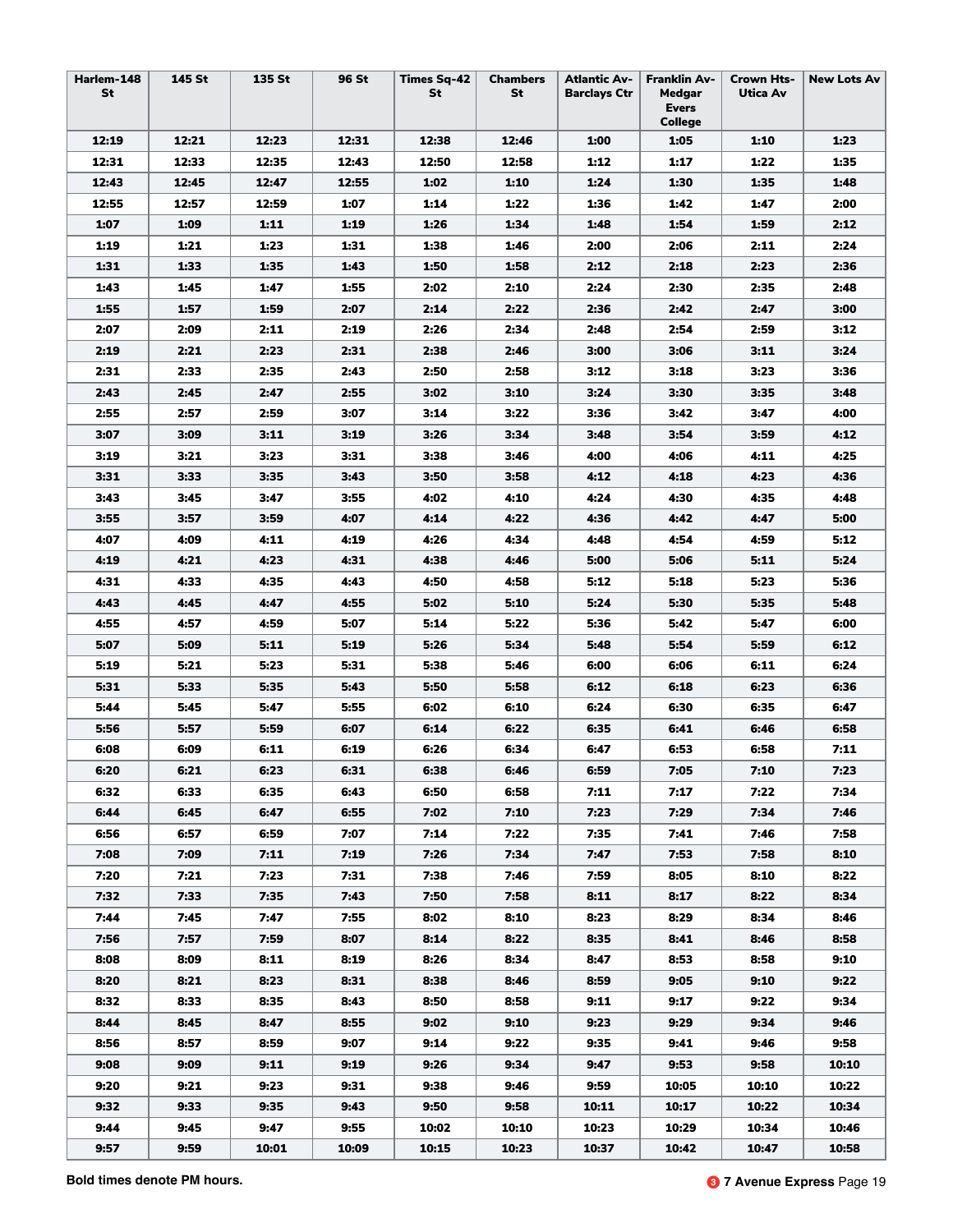| Harlem-148<br>St | 145 St | 135 St | 96 St | <b>Times Sq-42</b><br>St | <b>Chambers</b><br>St    | <b>Atlantic Av-</b><br><b>Barclays Ctr</b> | <b>Franklin Av-</b><br>Medgar<br><b>Evers</b><br><b>College</b> | <b>Crown Hts-</b><br>Utica Av | <b>New Lots Av</b> |
|------------------|--------|--------|-------|--------------------------|--------------------------|--------------------------------------------|-----------------------------------------------------------------|-------------------------------|--------------------|
| 10:12            | 10:14  | 10:16  | 10:24 | 10:30                    | 10:38                    | 10:52                                      | 10:57                                                           | 11:02                         | 11:13              |
| 10:29            | 10:31  | 10:33  | 10:41 | 10:47                    | 10:55                    | 11:09                                      | 11:14                                                           | 11:19                         | 11:30              |
| 10:46            | 10:48  | 10:50  | 10:58 | 11:04                    | 11:12                    | 11:26                                      | 11:31                                                           | 11:36                         | 11:47              |
| 11:04            | 11:06  | 11:08  | 11:16 | 11:22                    | 11:30                    | 11:44                                      | 11:49                                                           | 11:54                         | 12:05              |
| 11:27            | 11:28  | 11:30  | 11:38 | 11:49                    | $\overline{\phantom{0}}$ | $\overline{\phantom{a}}$                   | -                                                               | $\equiv$                      |                    |
| 11:47            | 11:48  | 11:50  | 11:58 | 12:09                    | $\overline{\phantom{0}}$ | $\overline{\phantom{0}}$                   | -                                                               | $\overline{\phantom{a}}$      |                    |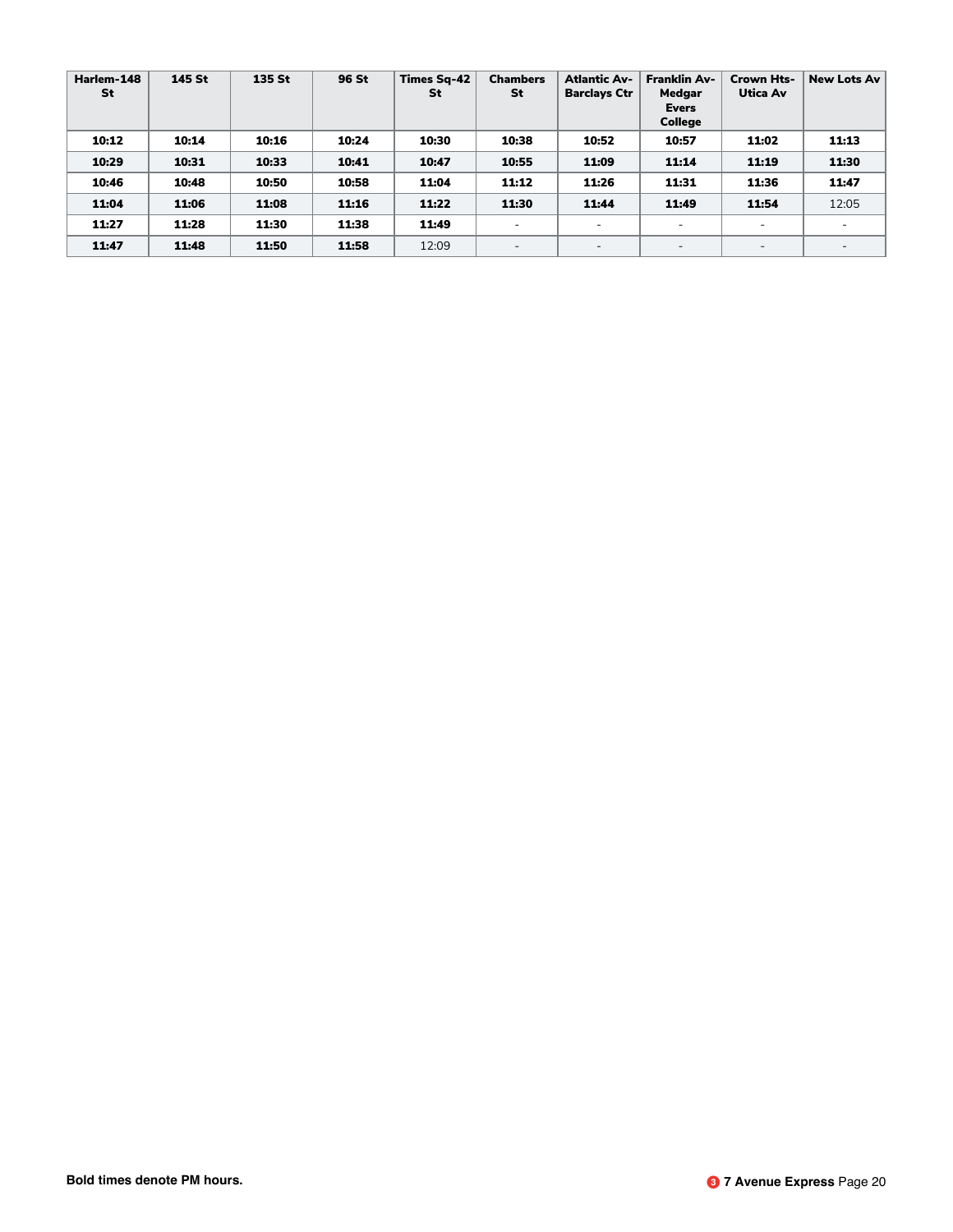